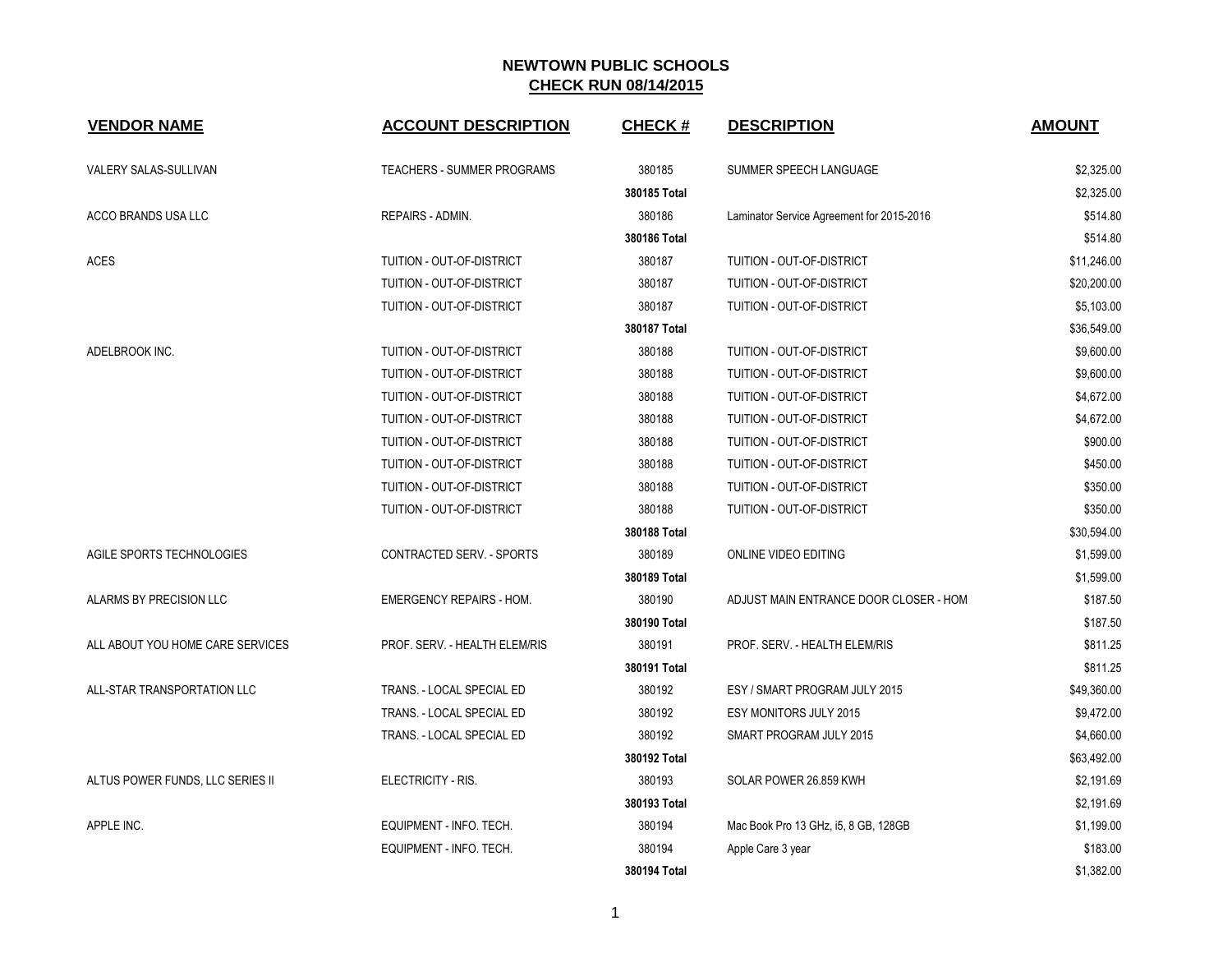| <b>VENDOR NAME</b>               | <b>ACCOUNT DESCRIPTION</b>          | <b>CHECK#</b> | <b>DESCRIPTION</b>                        | <b>AMOUNT</b> |
|----------------------------------|-------------------------------------|---------------|-------------------------------------------|---------------|
| AQUARION WATER COMPANY OF CT     | WATER - S.H.                        | 380195        | <b>WATER 200346119 FIRE LINE</b>          | \$359.01      |
|                                  |                                     | 380195 Total  |                                           | \$359.01      |
| ASSOCIATED REFUSE HAULERS        | <b>REFUSE REMOVAL</b>               | 380196        | REFUSE REMOVAL - ALL SCHOOLS 2015-2016    | \$7,508.07    |
|                                  | <b>REFUSE REMOVAL</b>               | 380196        | CARDBOARD RECYCLING 2015-2016             | \$38.00       |
|                                  | <b>REFUSE REMOVAL</b>               | 380196        | CARDBOARD RECYCLING 2015-2016             | \$20.00       |
|                                  | <b>REFUSE REMOVAL</b>               | 380196        | CARDBOARD RECYCLING 2015-2016             | \$20.00       |
|                                  | <b>REFUSE REMOVAL</b>               | 380196        | CARDBOARD RECYCLING 2015-2016             | \$25.00       |
|                                  | <b>REFUSE REMOVAL</b>               | 380196        | CARDBOARD RECYCLING 2015-2016             | \$18.00       |
|                                  |                                     | 380196 Total  |                                           | \$7,629.07    |
| AUTO HOME COMMERCIAL             | <b>B&amp;G CONTRACTED SERV.</b>     | 380197        | REPAIR / MAINT OF CLOCKS 2015/2016        | \$1,062.90    |
|                                  | <b>B&amp;G CONTRACTED SERV.</b>     | 380197        | QUARTERLY INTERCOM TESTING ALL SCHOOLS    | \$6,750.00    |
|                                  |                                     | 380197 Total  |                                           | \$7,812.90    |
| AUTOMATED BUILDING SYSTEMS, INC. | <b>B&amp;G CONTRACTED SERV.</b>     | 380198        | HVAC ALERTON SYSTEM PREVENTIVE MAINT PLAN | \$7,902.00    |
|                                  | <b>B&amp;G CONTRACTED SERV.</b>     | 380198        | HVAC ALERTON SYSTEM PREVENTIVE MAINT PLAN | \$3,594.00    |
|                                  | <b>B&amp;G CONTRACTED SERV.</b>     | 380198        | HVAC ALERTON SYSTEM PREVENTIVE MAINT PLAN | \$7,902.00    |
|                                  | <b>B&amp;G CONTRACTED SERV.</b>     | 380198        | HVAC ALERTON SYSTEM PREVENTIVE MAINT PLAN | \$3,594.00    |
|                                  | <b>B&amp;G CONTRACTED SERV.</b>     | 380198        | HVAC ALERTON SYSTEM PREVENTIVE MAINT PLAN | \$2,610.00    |
|                                  | <b>B&amp;G CONTRACTED SERV.</b>     | 380198        | HVAC ALERTON SYSTEM PREVENTIVE MAINT PLAN | \$3,594.00    |
|                                  |                                     | 380198 Total  |                                           | \$29,196.00   |
| <b>BRIAN BALLERINI</b>           | <b>B&amp;G SUPPLIES - CUSTODIAL</b> | 380199        | SHOES (60068)                             | \$100.00      |
|                                  |                                     | 380199 Total  |                                           | \$100.00      |
| BECKER'S SCHOOL SUPPLIES         | INSTR. SUPPLIES - CLASSROOM         | 380200        | paper leaves # R15334                     | \$10.49       |
|                                  | INSTR. SUPPLIES - CLASSROOM         | 380200        | pink crayons #3310                        | \$8.98        |
|                                  | INSTR. SUPPLIES - CLASSROOM         | 380200        | white crayons #3353                       | \$8.98        |
|                                  | <b>INSTR. SUPPLIES - CLASSROOM</b>  | 380200        | gray crayons #3352                        | \$8.98        |
|                                  | INSTR. SUPPLIES - CLASSROOM         | 380200        | <b>FREIGHT</b>                            | \$7.50        |
|                                  | INSTR. SUPPLIES - CLASSROOM         | 380200        | Giant Spoons#P6742                        | \$71.96       |
|                                  | INSTR. SUPPLIES - CLASSROOM         | 380200        | Rummikub # 040006                         | \$82.76       |
|                                  | <b>INSTR. SUPPLIES - CLASSROOM</b>  | 380200        | Farkel # 6910                             | \$39.96       |
|                                  | <b>INSTR. SUPPLIES - CLASSROOM</b>  | 380200        | shipping                                  | \$29.19       |
|                                  |                                     | 380200 Total  |                                           | \$268.80      |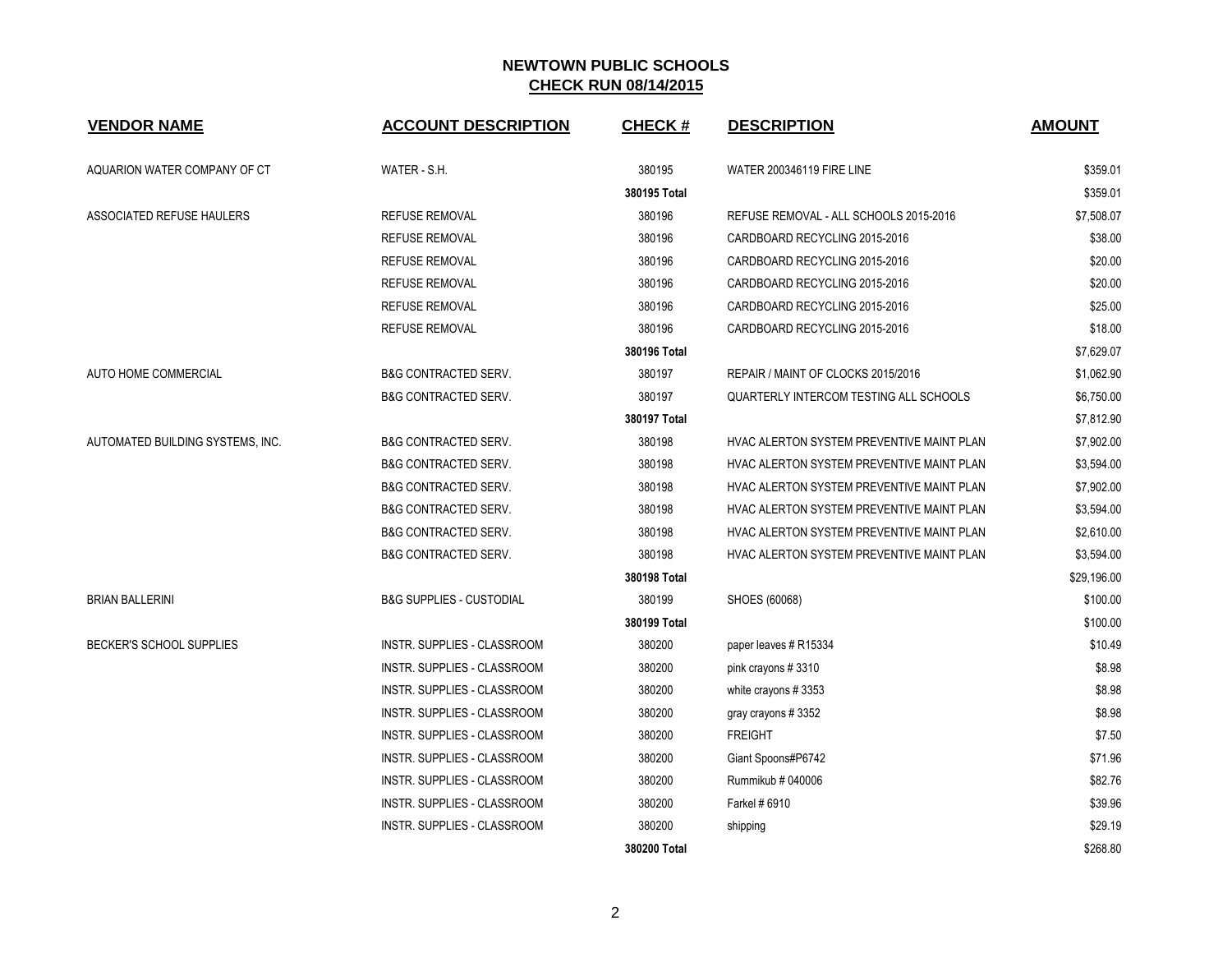| <b>VENDOR NAME</b>                  | <b>ACCOUNT DESCRIPTION</b>          | <b>CHECK#</b> | <b>DESCRIPTION</b>                                    | <b>AMOUNT</b> |
|-------------------------------------|-------------------------------------|---------------|-------------------------------------------------------|---------------|
| RONALD J. BIENKOWSKI                | STAFF TRAVEL - BUS. SERV.           | 380201        | AUG 2015 MONTHLY EXPENSE & TRAVEL                     | \$300.00      |
|                                     |                                     | 380201 Total  |                                                       | \$300.00      |
| <b>BLICK ART MATERIALS</b>          | <b>INSTR. SUPPLIES - ART</b>        | 380202        | see per attached                                      | \$815.50      |
|                                     |                                     | 380202 Total  |                                                       | \$815.50      |
| BREWSTER PAINT & DECORATING CENTER  | <b>B&amp;G SUPPLIES - MAINT.</b>    | 380203        | PAINT / PAINT SUPPLIES - ALL SCHOOLS                  | \$2,559.61    |
|                                     | <b>B&amp;G SUPPLIES - MAINT.</b>    | 380203        | PAINT / PAINT SUPPLIES - ALL SCHOOLS                  | \$822.24      |
|                                     | <b>B&amp;G SUPPLIES - MAINT.</b>    | 380203        | PAINT / PAINT SUPPLIES - ALL SCHOOLS                  | \$257.85      |
|                                     | <b>B&amp;G SUPPLIES - MAINT.</b>    | 380203        | PAINT / PAINT SUPPLIES - ALL SCHOOLS                  | \$164.95      |
|                                     | <b>B&amp;G SUPPLIES - MAINT.</b>    | 380203        | PAINT / PAINT SUPPLIES - ALL SCHOOLS                  | \$149.75      |
|                                     |                                     | 380203 Total  |                                                       | \$3,954.40    |
| BRIDGEPORT NATIONAL BINDERY INC.    | <b>INSTR. SUPPLIES - MATH</b>       | 380204        | Rebinding of math textbooks                           | \$103.50      |
|                                     | <b>INSTR. SUPPLIES - MATH</b>       | 380204        | Shipping charge                                       | \$27.15       |
|                                     |                                     | 380204 Total  |                                                       | \$130.65      |
| CABE                                | OFF. SUPPLIES - SUPER.              | 380205        | AWARDS OF EXCELLENCE FOR ED. COMM.                    | \$40.00       |
|                                     |                                     | 380205 Total  |                                                       | \$40.00       |
| CAREY WIPER & SUPPLY CO.            | <b>B&amp;G SUPPLIES - CUSTODIAL</b> | 380206        | ALL AMERICAN PREMIER, WIPERS, EVOLVE                  | \$2,125.98    |
|                                     |                                     | 380206 Total  |                                                       | \$2,125.98    |
| PRIVATE                             | TUITION - OUT-OF-DISTRICT           | 380207        | TUITION - OUT-OF-DISTRICT                             | \$12,500.00   |
|                                     |                                     | 380207 Total  |                                                       | \$12,500.00   |
| CASCADE SCHOOL SUPPLIES INC.        | INSTR. SUPPLIES - CLASSROOM         | 380208        | manila tag board #111788                              | \$99.60       |
|                                     | INSTR. SUPPLIES - CLASSROOM         | 380208        | Marble cover Comp Books 72 pgs. # 110311-bid prices   | \$25.00       |
|                                     | INSTR. SUPPLIES - CLASSROOM         | 380208        | 2 pocket portfolios, 25/box, ast colors, CREC 2015-16 | \$137.50      |
|                                     |                                     | 380208 Total  |                                                       | \$262.10      |
| CASL INC.                           | MEMBERSHIPS - LIBRARY               | 380209        | Membership renewal 1 year. NO SHIPPING.               | \$40.00       |
|                                     |                                     | 380209 Total  |                                                       | \$40.00       |
| FREDERIC L. CHAMBERLAIN CENTER INC. | TUITION - OUT-OF-DISTRICT           | 380210        | TUITION - OUT-OF-DISTRICT                             | \$11,316.24   |
|                                     |                                     | 380210 Total  |                                                       | \$11,316.24   |
| <b>CHARTER COMMUNICATIONS</b>       | <b>TELEPHONE &amp; CABLE</b>        | 380211        | SERV 2015/16\$2444.79 PER MONTH                       | \$2,444.79    |
|                                     |                                     | 380211 Total  |                                                       | \$2,444.79    |
| <b>CHSCA</b>                        | <b>MEMBERSHIPS - SPORTS</b>         | 380212        | <b>MEMBERSHIP</b>                                     | \$720.00      |
|                                     |                                     | 380212 Total  |                                                       | \$720.00      |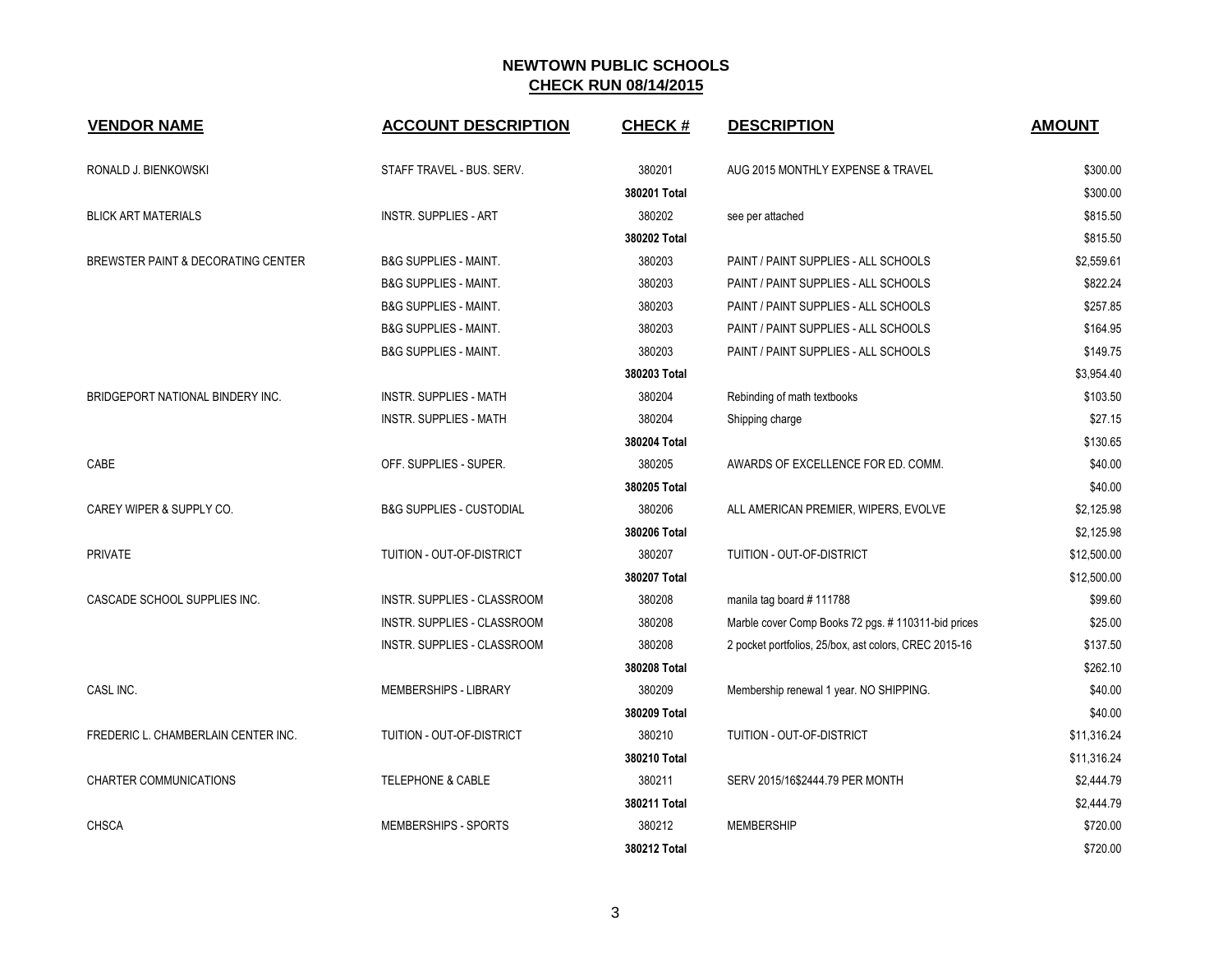| <b>VENDOR NAME</b>                | <b>ACCOUNT DESCRIPTION</b>         | <b>CHECK#</b> | <b>DESCRIPTION</b>                                     | <b>AMOUNT</b> |
|-----------------------------------|------------------------------------|---------------|--------------------------------------------------------|---------------|
| CLASSROOM DIRECT/SCHOOL SPECIALTY | INSTR. SUPPLIES - CLASSROOM        | 380213        | Crayola multicultural #9-008717-422                    | \$42.40       |
|                                   | INSTR. SUPPLIES - CLASSROOM        | 380213        | Crayola markers #9-332675-422 (room 119)               | \$73.69       |
|                                   | INSTR. SUPPLIES - CLASSROOM        | 380213        | Kolorfast tissue paper #9-214947-422 (rooms 101 & 119) | \$33.74       |
|                                   | <b>INSTR. SUPPLIES - CLASSROOM</b> | 380213        | Wonder Foam Shapes # 9-214806-422 (rooms 101 & 119)    | \$9.38        |
|                                   | <b>INSTR. SUPPLIES - CLASSROOM</b> | 380213        | Painted Eyes #9-085866-422 (rooms 101 & 119)           | \$15.08       |
|                                   | INSTR. SUPPLIES - CLASSROOM        | 380213        | Acrylic Gemstones # 9-085728-422                       | \$35.31       |
|                                   | INSTR. SUPPLIES - CLASSROOM        | 380213        | Sequins & Spangles # 9-0857420422                      | \$31.44       |
|                                   | INSTR. SUPPLIES - CLASSROOM        | 380213        | Wikki sticks #9-201236-422 (rooms101,119)              | \$10.78       |
|                                   | INSTR. SUPPLIES - CLASSROOM        | 380213        | Craft Sticks-asst Colors # 9-085959-422(room # 119)    | \$8.09        |
|                                   | INSTR. SUPPLIES - CLASSROOM        | 380213        | People Sticks #9-405893-422 (rooms101 & 119)           | \$10.96       |
|                                   | INSTR. SUPPLIES - CLASSROOM        | 380213        | Happy Birthday Crowns #9-1370186-422 (all K rooms)     | \$39.48       |
|                                   | INSTR. SUPPLIES - CLASSROOM        | 380213        | Velcro Coins # 9-1467942-422 (all K rooms)             | \$65.52       |
|                                   | INSTR. SUPPLIES - CLASSROOM        | 380213        | binder Pouches # 9-081954-422 (rooms 101 & 119)        | \$42.88       |
|                                   | INSTR. SUPPLIES - CLASSROOM        | 380213        | Dab Paints #9-0777160422 (all k rooms)-no shipping     | \$51.88       |
|                                   | INSTR. SUPPLIES - CLASSROOM        | 380213        | 2nd graders are #1 Pencils #9-237638-422               | \$19.68       |
|                                   | INSTR. SUPPLIES - CLASSROOM        | 380213        | pkgs Sharpie Fine Perm Markers # 9-002133-422          | \$13.88       |
|                                   | INSTR. SUPPLIES - CLASSROOM        | 380213        | Best Rite Lapboards # 9-14340-32-no shipping           | \$168.02      |
|                                   |                                    | 380213 Total  |                                                        | \$672.21      |
| CONN CENTER FOR CHILD DEVELOPMENT | TUITION - OUT-OF-DISTRICT          | 380214        | TUITION - OUT-OF-DISTRICT                              | \$38,268.92   |
|                                   |                                    | 380214 Total  |                                                        | \$38,268.92   |
| CONNECTICUT TICK CONTROL LLC      | <b>B&amp;G CONTRACTED SERV.</b>    | 380215        | TICK CONTROL PROGRAM (SUMMER & SPRING)                 | \$4,690.00    |
|                                   |                                    | 380215 Total  |                                                        | \$4,690.00    |
| CONTINENTAL PRESS INC.            | INSTR. SUPPLIES - CLASSROOM        | 380216        | Teacher plan books, K-12 form 6, ISBN 4011-7           | \$60.00       |
|                                   | INSTR. SUPPLIES - CLASSROOM        | 380216        | Class record books, format style D-112 record book     | \$83.25       |
|                                   | INSTR. SUPPLIES - CLASSROOM        | 380216        | shipping/handling                                      | \$17.19       |
|                                   |                                    | 380216 Total  |                                                        | \$160.44      |
| <b>CREC</b>                       | PROF. SERV. - SP/HEAR.             | 380217        | PROF. SERV. - SP/HEAR.                                 | \$100.00      |
|                                   | PROF. SERV. - SP/HEAR.             | 380217        | PROF. SERV. - SP/HEAR.                                 | \$100.00      |
|                                   | PROF. SERV. - SP/HEAR.             | 380217        | PROF. SERV. - SP/HEAR.                                 | \$100.00      |
|                                   | PROF. SERV. - SP/HEAR.             | 380217        | PROF. SERV. - SP/HEAR.                                 | \$100.00      |
|                                   | PROF. SERV. - SP/HEAR.             | 380217        | PROF. SERV. - SP/HEAR.                                 | \$100.00      |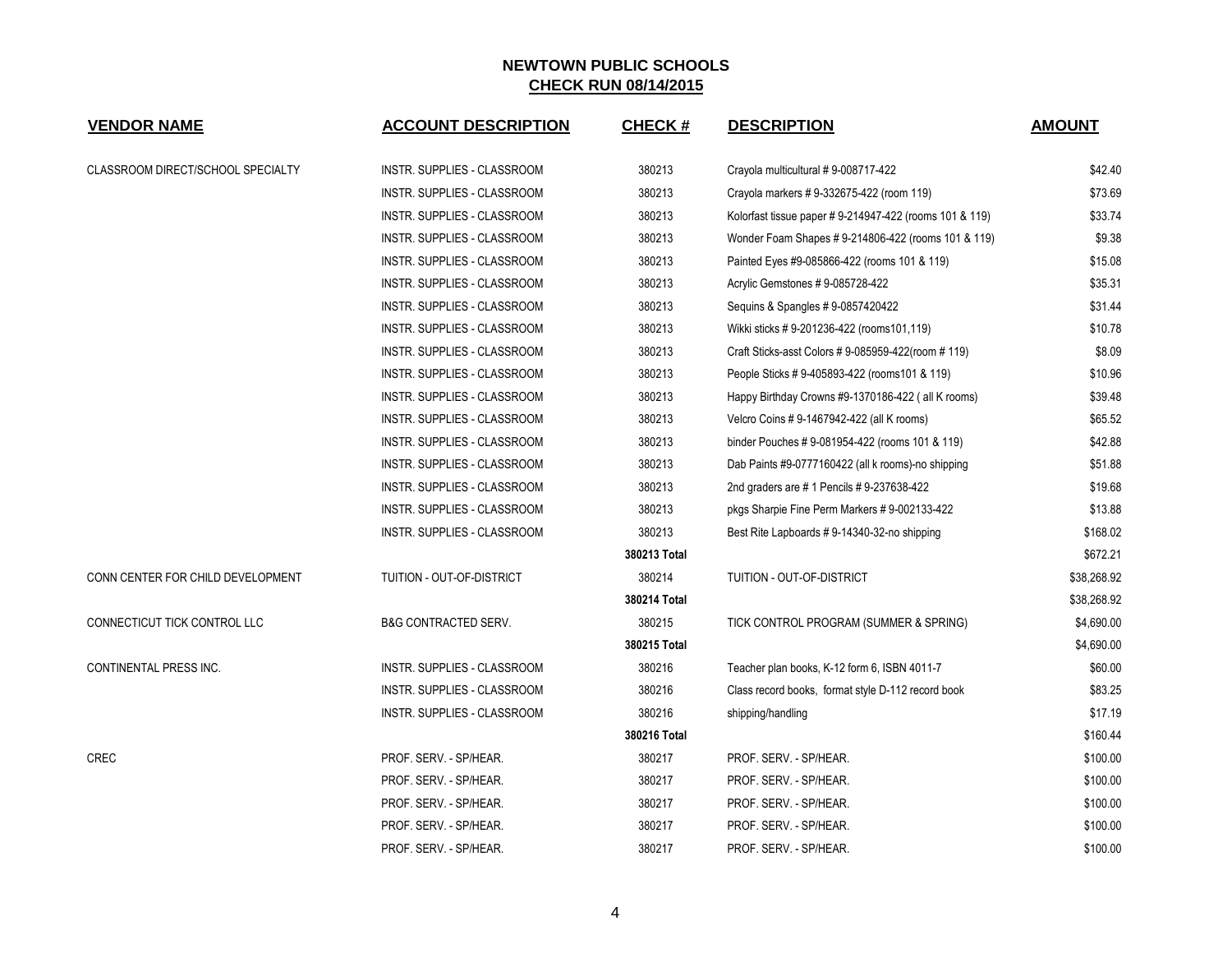| <b>VENDOR NAME</b>               | <b>ACCOUNT DESCRIPTION</b>         | CHECK #      | <b>DESCRIPTION</b>                                     | <b>AMOUNT</b> |
|----------------------------------|------------------------------------|--------------|--------------------------------------------------------|---------------|
| <b>CREC</b>                      | PROF. SERV. - SP/HEAR.             | 380217       | PROF. SERV. - SP/HEAR.                                 | \$100.00      |
|                                  |                                    | 380217 Total |                                                        | \$600.00      |
| <b>CTBI</b>                      | STAFF TRAIN. - B&G ADMIN.          | 380218       | ELECTRICIAN LICENSE PREP COURSE BOOK                   | \$220.00      |
|                                  |                                    | 380218 Total |                                                        | \$220.00      |
| <b>CURRICULUM ASSOCIATES LLC</b> | <b>TEXTBOOKS - CLASSROOM</b>       | 380219       | Quick Word-Every Day Writers # WS 132                  | \$111.30      |
|                                  | TEXTBOOKS - CLASSROOM              | 380219       | Quick Word Handbook # WS 10402                         | \$219.70      |
|                                  | TEXTBOOKS - CLASSROOM              | 380219       | shipping                                               | \$39.72       |
|                                  | INSTR. SUPPLIES - CLASSROOM        | 380219       | Quick Word Handbooks, Order #WS 132                    | \$87.45       |
|                                  | INSTR. SUPPLIES - CLASSROOM        | 380219       | Shipping and Handling charges                          | \$10.99       |
|                                  | INSTR. SUPPLIES - CLASSROOM        | 380219       | Quick word handbook, Everyday Writers student book     | \$106.53      |
|                                  | INSTR. SUPPLIES - CLASSROOM        | 380219       | Quick word handbooks, practice writing student book    | \$141.96      |
|                                  | INSTR. SUPPLIES - CLASSROOM        | 380219       | shipping/handling                                      | \$29.82       |
|                                  |                                    | 380219 Total |                                                        | \$747.47      |
| CUTTING EDGE HOME SERVICES LLC   | <b>B&amp;G CONTRACTED SERV.</b>    | 380220       | <b>GRASS CUTTING - RIS</b>                             | \$270.00      |
|                                  |                                    | 380220 Total |                                                        | \$270.00      |
| DELL MARKETING L.P.              | EQUIPMENT - INFO. TECH.            | 380221       | OptiPlex 3020 SFF . I5                                 | \$1,860.00    |
|                                  | EQUIPMENT - INFO. TECH.            | 380221       | OptiPlex 3020 SFF. I5                                  | \$29,760.00   |
|                                  | EQUIPMENT - INFO. TECH.            | 380221       | OptiPlex 3020 SFF . I5                                 | \$29,760.00   |
|                                  | EQUIPMENT - INFO. TECH.            | 380221       | OptiPlex 3020 SFF. 15                                  | \$1,240.00    |
|                                  | EQUIPMENT - INFO. TECH.            | 380221       | OptiPlex 3020 SFF . I5                                 | \$26,660.00   |
|                                  | EQUIPMENT - INFO. TECH.            | 380221       | OptiPlex 3020 SFF . 15                                 | \$29,760.00   |
|                                  | EQUIPMENT - INFO. TECH.            | 380221       | OptiPlex 3020 SFF . I5                                 | \$19,800.00   |
|                                  | EQUIPMENT - INFO. TECH.            | 380221       | OptiPlex 3020 SFF. I5                                  | \$21,600.00   |
|                                  | EQUIPMENT - INFO. TECH.            | 380221       | OptiPlex 3020 SFF . I5                                 | \$2,480.00    |
|                                  |                                    | 380221 Total |                                                        | \$162,920.00  |
| DEMCO INC.                       | <b>INSTR. SUPPLIES - CLASSROOM</b> | 380222       | Book tape # ZZ-PT1129                                  | \$240.28      |
|                                  | INSTR. SUPPLIES - CLASSROOM        | 380222       | Bean bag chairs for reading classroom. Item WF13612070 | \$95.39       |
|                                  | INSTR. SUPPLIES - CLASSROOM        | 380222       | shipping charge                                        | \$38.16       |
|                                  |                                    | 380222 Total |                                                        | \$373.83      |
| <b>DISCOVERY EDUCATION</b>       | CONTRACTED SERV. - LIBRARY         | 380223       | Discovery Ed streaming renewal                         | \$1,600.00    |
|                                  |                                    | 380223 Total |                                                        | \$1,600.00    |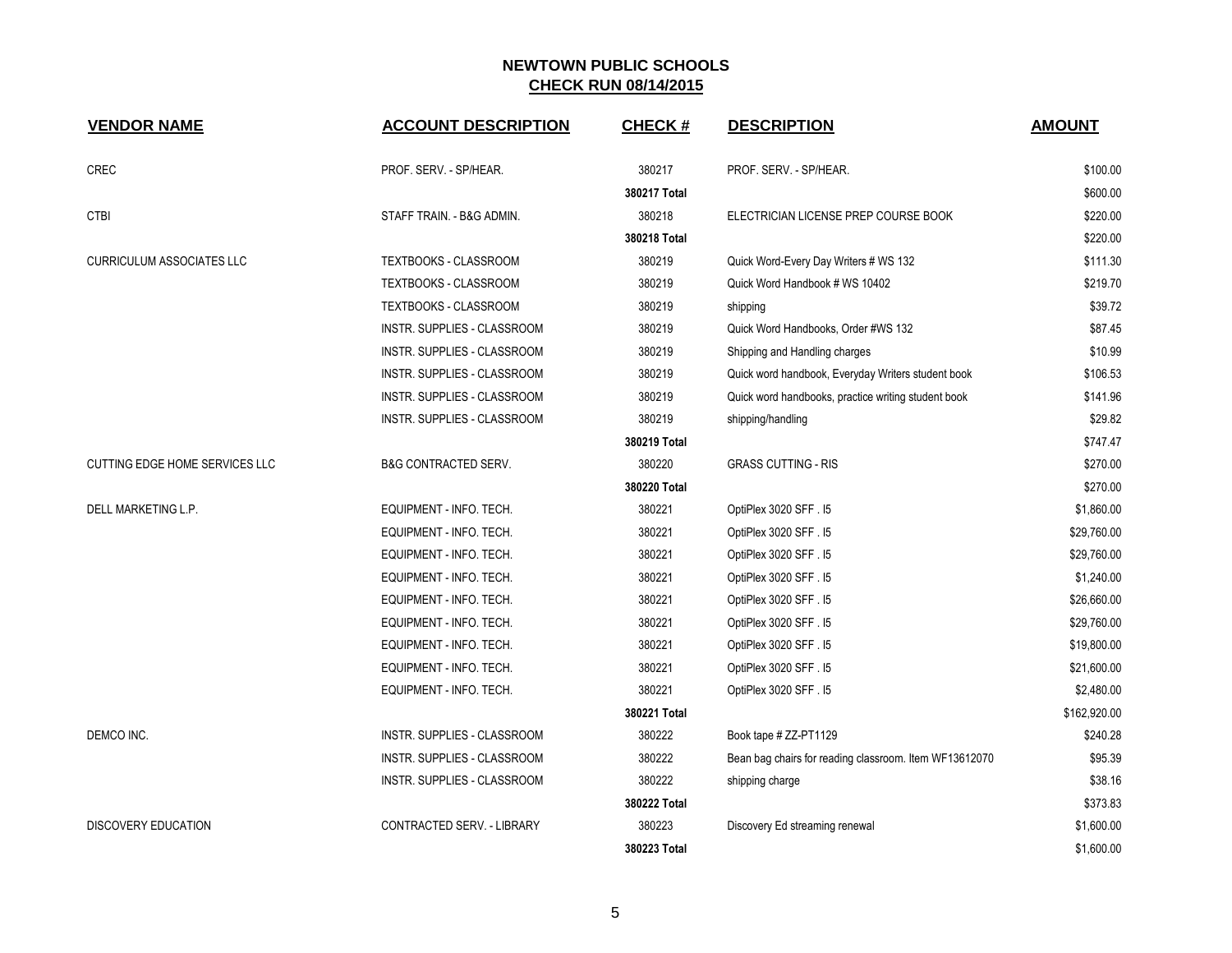| <b>VENDOR NAME</b>               | <b>ACCOUNT DESCRIPTION</b>              | <b>CHECK#</b> | <b>DESCRIPTION</b>                              | <b>AMOUNT</b> |
|----------------------------------|-----------------------------------------|---------------|-------------------------------------------------|---------------|
| DUMOUCHEL PAPER CO.              | <b>B&amp;G SUPPLIES - CUSTODIAL</b>     | 380224        | PRO PADS, LYSOL, SCRAPERS, VAC BAGS             | \$3,464.39    |
|                                  | <b>B&amp;G SUPPLIES - CUSTODIAL</b>     | 380224        | PRO PADS, LYSOL, SCRAPERS, VAC BAGS             | \$50.50       |
|                                  |                                         | 380224 Total  |                                                 | \$3,514.89    |
| <b>EDUCATION CONNECTION</b>      | OTHER SUPPLIES - STAFF DEVELOP.         | 380225        | Odysseware Licenses Renewal                     | \$1,400.00    |
|                                  |                                         | 380225 Total  |                                                 | \$1,400.00    |
| <b>EDUCATION WEEK</b>            | INSTR. SUPPLIES - CLASSROOM             | 380226        | subscription                                    | \$39.00       |
|                                  |                                         | 380226 Total  |                                                 | \$39.00       |
| <b>ENTRE COMPUTER CENTER</b>     | INSTR. SUPPLIES - INFO. TECH.           | 380227        | 3 FT C2G SEL VGAM/VGAM Product code 50211       | \$527.00      |
|                                  |                                         | 380227 Total  |                                                 | \$527.00      |
| ETA HAND2MIND                    | INSTR. SUPPLIES - CLASSROOM             | 380228        | Flexible 12 inch/30 cm Plastic Ruler, Set of 10 | \$59.08       |
|                                  |                                         | 380228 Total  |                                                 | \$59.08       |
| <b>EVERSOURCE</b>                | ELECTRICITY - H.                        | 380229        | ELEC 51084633023 24,000. KWH                    | \$4,690.51    |
|                                  | ELECTRICITY - S.H.                      | 380229        | ELEC 51934736059 52304.00 KWH                   | \$10,276.25   |
|                                  | ELECTRICITY - M.G.                      | 380229        | ELEC 51171733009 18,091.50 KWH                  | \$3,359.01    |
|                                  | ELECTRICITY - HOM.                      | 380229        | ELEC 51844633024 16,704. KWH                    | \$8,838.63    |
|                                  | ELECTRICITY - H.S.                      | 380229        | ELEC 51223253097 15.30 KWH                      | \$119.54      |
|                                  | ELECTRICITY - H.S.                      | 380229        | ELEC 51318375011 672. KWH                       | \$126.98      |
|                                  | ELECTRICITY - H.S.                      | 380229        | ELEC 51418253076 132,480.00 KWH                 | \$71,189.72   |
|                                  |                                         | 380229 Total  |                                                 | \$98,600.64   |
| <b>EVERSOURCE</b>                | <b>PROPANE &amp; NATURAL GAS - RIS.</b> | 380230        | GAS 57526160064 67 CCF                          | \$110.08      |
|                                  | PROPANE & NATURAL GAS - M.S.            | 380230        | GAS 57201350022 110 CCF                         | \$145.30      |
|                                  | PROPANE & NATURAL GAS - H.S.            | 380230        | GAS 57379855042 40.0 CCF                        | \$125.33      |
|                                  |                                         | 380230 Total  |                                                 | \$380.71      |
| F & M ELECTRICAL SUPPLY CO. INC. | <b>B&amp;G SUPPLIES - MAINT.</b>        | 380231        | ELECTRICAL CODES BOOK                           | \$104.50      |
|                                  | B. & G. REPAIRS - RIS.                  | 380231        | FLOOR OUTLET BOX COVERS / REPLACEMENT BULBS     | \$822.48      |
|                                  | B. & G. REPAIRS - RIS.                  | 380231        | FLOOR OUTLET BOX COVERS / REPLACEMENT BULBS     | \$548.32      |
|                                  | B. & G. REPAIRS - RIS.                  | 380231        | FLOOR OUTLET BOX COVERS / REPLACEMENT BULBS     | \$897.00      |
|                                  | B. & G. REPAIRS - H.S.                  | 380231        | WIRE ROOM B266 LANG LEARNING RM                 | \$152.95      |
|                                  | B. & G. REPAIRS - H.S.                  | 380231        | SPECIAL BULBS / LIGHT BALLASTS FOR F WING       | \$5,260.00    |
|                                  | B. & G. REPAIRS - H.S.                  | 380231        | WIRE ROOM B266 LANG LEARNING RM                 | \$2,804.80    |
|                                  | B. & G. REPAIRS - H.S.                  | 380231        | SPECIAL BULBS / LIGHT BALLASTS FOR F WING       | \$1,072.00    |
|                                  | B. & G. REPAIRS - H.S.                  | 380231        | WIRE ROOM B266 LANG LEARNING RM                 | \$635.52      |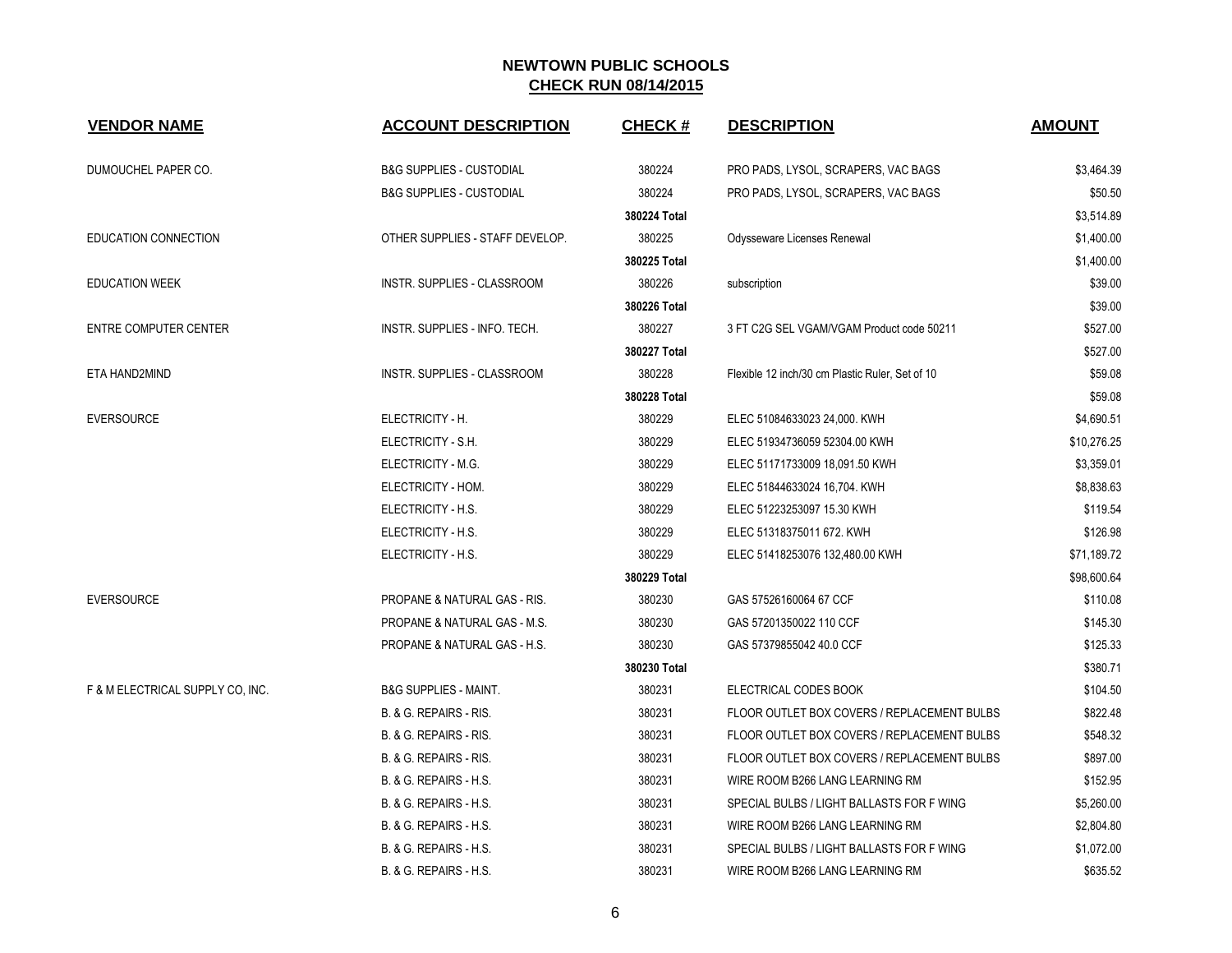| <b>VENDOR NAME</b>                | <b>ACCOUNT DESCRIPTION</b>          | <b>CHECK#</b> | <b>DESCRIPTION</b>                                | <b>AMOUNT</b> |
|-----------------------------------|-------------------------------------|---------------|---------------------------------------------------|---------------|
| F & M ELECTRICAL SUPPLY CO, INC.  | B. & G. REPAIRS - H.S.              | 380231        | SPECIAL BULBS / LIGHT BALLASTS FOR F WING         | \$27.02       |
|                                   | B. & G. REPAIRS - H.S.              | 380231        | WIRE ROOM B266 LANG LEARNING RM                   | \$82.64       |
|                                   | B. & G. REPAIRS - H.S.              | 380231        | WIRE ROOM B266 LANG LEARNING RM FOR NEW PCS - NHS | \$796.80      |
|                                   | B. & G. REPAIRS - H.S.              | 380231        | WIRE ROOM B266 LANG LEARNING RM FOR NEW PCS - NHS | \$62.14       |
|                                   | B. & G. REPAIRS - H.S.              | 380231        | WIRE ROOM B266 LANG LEARNING RM FOR NEW PCS - NHS | \$208.57      |
|                                   | B. & G. REPAIRS - H.S.              | 380231        | WIRE ROOM B266 LANG LEARNING RM FOR NEW PCS - NHS | \$160.60      |
|                                   |                                     | 380231 Total  |                                                   | \$13,635.34   |
| FOLLETT SCHOOL SOLUTIONS INC.     | <b>TEXTBOOKS - CLASSROOM</b>        | 380232        | Halloween fraidy-cat, Gr. 2,3,4 Classroom Library | \$3.74        |
|                                   | TEXTBOOKS - CLASSROOM               | 380232        | Apple Orchard Race, Order #0366EC5                | \$3.89        |
|                                   | TEXTBOOKS - CLASSROOM               | 380232        | Camping Catastrophe, Order #01970V2               | \$3.74        |
|                                   | TEXTBOOKS - CLASSROOM               | 380232        | The One-Hundredth Day of School, Order #398012X   | \$3.89        |
|                                   | TEXTBOOKS - CLASSROOM               | 380232        | The Reading Race, Order #0920CK3, No S/H          | \$3.89        |
|                                   |                                     | 380232 Total  |                                                   | \$19.15       |
| <b>FRONTIER</b>                   | <b>TELEPHONE &amp; CABLE</b>        | 380233        | TELEPHONE SERV 2015/16                            | \$423.46      |
|                                   |                                     | 380233 Total  |                                                   | \$423.46      |
| <b>FRONTIER</b>                   | <b>TELEPHONE &amp; CABLE</b>        | 380234        | TELEPHONE SERV 2015/16                            | \$1,344.46    |
|                                   |                                     | 380234 Total  |                                                   | \$1,344.46    |
| <b>FRONTIER</b>                   | <b>TELEPHONE &amp; CABLE</b>        | 380235        | TELEPHONE SERV 2015/16                            | \$62.12       |
|                                   |                                     | 380235 Total  |                                                   | \$62.12       |
| <b>GATEWAY COMMUNITY COLLEGE</b>  | <b>TUITION - OUT-OF-DISTRICT</b>    | 380236        | <b>TUITION - OUT-OF-DISTRICT</b>                  | \$22,500.00   |
|                                   |                                     | 380236 Total  |                                                   | \$22,500.00   |
| GOLDIE AND LIBRO MUSIC CENTER LLC | <b>REPAIRS - MUSIC</b>              | 380237        | <b>REPAIR OF MUSIC INSTRUMENTS</b>                | \$295.00      |
|                                   |                                     | 380237 Total  |                                                   | \$295.00      |
| <b>GRAINGER</b>                   | <b>B&amp;G SUPPLIES - MAINT.</b>    | 380238        | DEHUMIDIFIERS, CO2 CARTRIDGES, MAG                | \$35.16       |
|                                   | <b>B&amp;G SUPPLIES - MAINT.</b>    | 380238        | DEHUMIDIFIERS, CO2 CARTRIDGES, MAG NUT DRIVER     | \$33.56       |
|                                   | <b>B&amp;G SUPPLIES - MAINT.</b>    | 380238        | DEHUMIDIFIERS, CO2 CARTRIDGES, MAG NUT DRIVER     | \$883.14      |
|                                   | <b>B&amp;G SUPPLIES - MAINT.</b>    | 380238        | DEHUMIDIFIERS, CO2 CARTRIDGES, MAG NUT DRIVER     | \$435.20      |
|                                   |                                     | 380238 Total  |                                                   | \$1,387.06    |
| <b>GRAYBAR</b>                    | B. & G. REPAIRS - RIS.              | 380239        | <b>LED LIGHTS - RIS</b>                           | \$310.97      |
|                                   |                                     | 380239 Total  |                                                   | \$310.97      |
| HAT CITY PAPER & SUPPLY CO.       | <b>B&amp;G SUPPLIES - CUSTODIAL</b> | 380240        | TRASH LINERS, PAPER TOWEL, HAND CLEANER           | \$1,892.00    |
|                                   | <b>B&amp;G SUPPLIES - CUSTODIAL</b> | 380240        | TRASH LINERS, PAPER TOWEL, HAND CLEANER           | \$3,732.56    |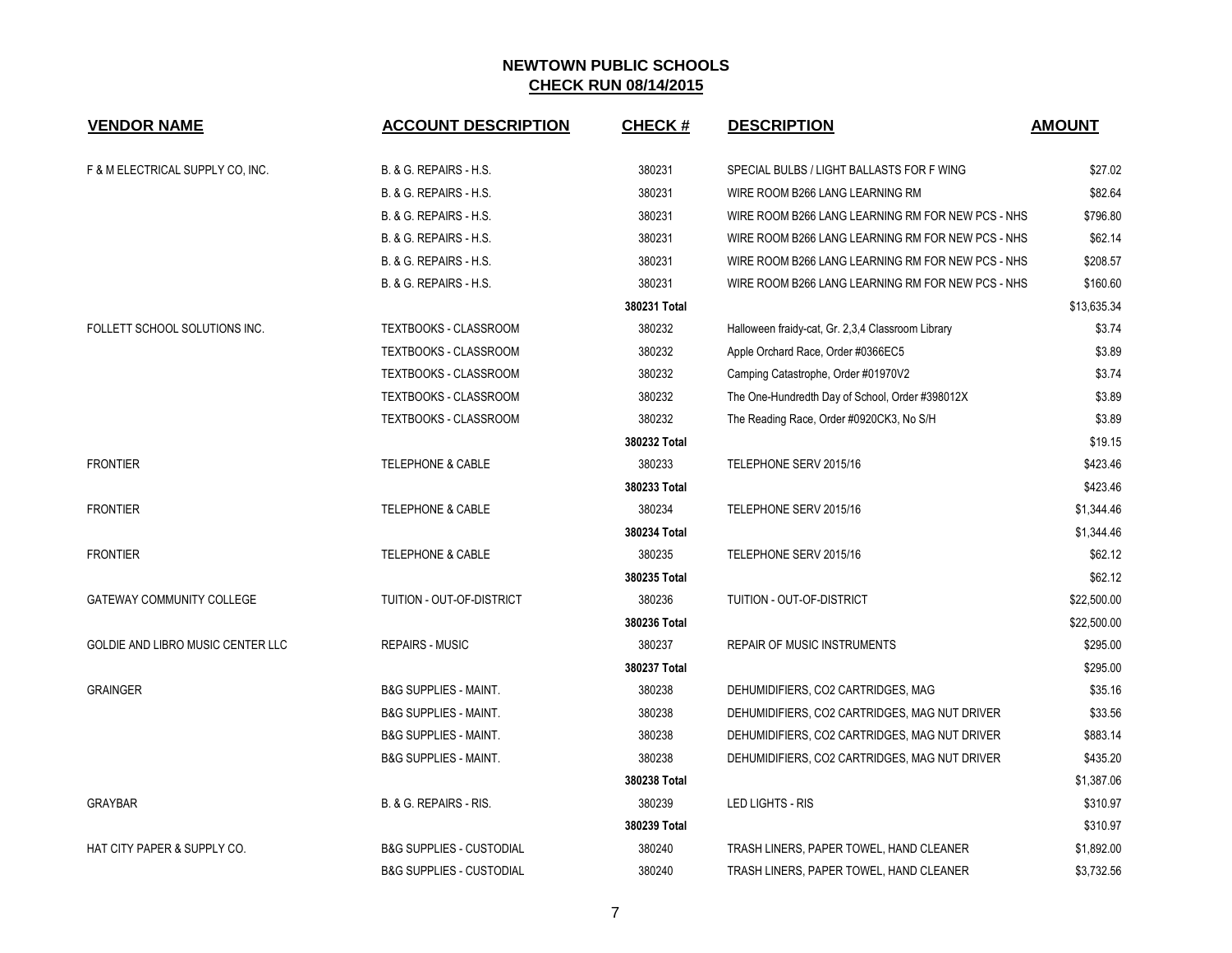| <b>VENDOR NAME</b>                 | <b>ACCOUNT DESCRIPTION</b>          | <b>CHECK#</b> | <b>DESCRIPTION</b>                                       | <b>AMOUNT</b> |
|------------------------------------|-------------------------------------|---------------|----------------------------------------------------------|---------------|
| HAT CITY PAPER & SUPPLY CO.        | <b>B&amp;G SUPPLIES - CUSTODIAL</b> | 380240        | TRASH LINERS, PAPER TOWEL, HAND CLEANER                  | \$2,139.64    |
|                                    |                                     | 380240 Total  |                                                          | \$7,764.20    |
| <b>HEINEMANN</b>                   | STAFF TRAIN. - CLASSROOM            | 380241        | Teaching Reading in Small Groups # 978-0-325-02680-0     | \$669.38      |
|                                    | STAFF TRAIN. - CLASSROOM            | 380241        | shipping                                                 | \$66.94       |
|                                    | SUPPLIES - LIBRARY                  | 380241        | The Reading Strategies Book #978-0-325-07433-7           | \$918.75      |
|                                    | SUPPLIES - LIBRARY                  | 380241        | shipping                                                 | \$91.88       |
|                                    |                                     | 380241 Total  |                                                          | \$1,746.95    |
| <b>HOMETOWN TOOL LLC</b>           | <b>B&amp;G SUPPLIES - MAINT.</b>    | 380242        | DE WALT KIT, LEVEL, STUD FINDER, CLAMPS                  | \$762.63      |
|                                    |                                     | 380242 Total  |                                                          | \$762.63      |
| <b>IMTI</b>                        | STAFF TRAIN. - B&G ADMIN.           | 380243        | ELECTRICIAN E2 LICENSE REVIEW COURSE                     | \$350.00      |
|                                    |                                     | 380243 Total  |                                                          | \$350.00      |
| <b>INSECT LORE</b>                 | INSTR. SUPPLIES - CLASSROOM         | 380244        | Butterfly Garden with certificate for shipping           | \$74.97       |
|                                    | INSTR. SUPPLIES - CLASSROOM         | 380244        | Shipping expenses for shipping caterpillars              | \$15.00       |
|                                    | INSTR. SUPPLIES - CLASSROOM         | 380244        | Ladybug Land with certificate, Kindergarten, Cat. #02100 | \$24.99       |
|                                    | INSTR. SUPPLIES - CLASSROOM         | 380244        | Ladybug Larvae Refill, Kindergarten, Cat. #02385         | \$59.97       |
|                                    | <b>INSTR. SUPPLIES - CLASSROOM</b>  | 380244        | Owl Pellets, Grade 3, Cat. #726                          | \$149.50      |
|                                    | INSTR. SUPPLIES - CLASSROOM         | 380244        | Shipping and Handling charges                            | \$29.00       |
|                                    |                                     | 380244 Total  |                                                          | \$353.43      |
| INTERSTATE & LAKELAND LUMBER CORP. | B. & G. REPAIRS - M.G.              | 380245        | CLASSROOM CABINETS / PICNIC BENCH - MG                   | (\$81.00)     |
|                                    | B. & G. REPAIRS - M.G.              | 380245        | CLASSROOM CABINETS / PICNIC BENCH - MG                   | \$143.49      |
|                                    | B. & G. REPAIRS - M.G.              | 380245        | CLASSROOM CABINETS / PICNIC BENCH - MG                   | \$118.00      |
|                                    | B. & G. REPAIRS - M.G.              | 380245        | CLASSROOM CABINETS / PICNIC BENCH - MG                   | \$13.80       |
|                                    | B. & G. REPAIRS - M.G.              | 380245        | CLASSROOM CABINETS / PICNIC BENCH - MG                   | \$11.80       |
|                                    |                                     | 380245 Total  |                                                          | \$206.09      |
| <b>ITSAVVY LLC</b>                 | OFF. SUPPLIES - ADMIN.              | 380246        | Toners for office use per attached quote. Free shipping  | \$1,189.83    |
|                                    | OFF. SUPPLIES - ADMIN.              | 380246        | Toners for office use per attached quote. Free shipping  | \$130.46      |
|                                    |                                     | 380246 Total  |                                                          | \$1,320.29    |
| <b>JUNIOR LIBRARY GUILD</b>        | SUPPLIES - LIBRARY                  | 380247        | 8/2015 through 7/1/2016 school year                      | \$183.00      |
|                                    | SUPPLIES - LIBRARY                  | 380247        | E Category, Easy Reading, Item #jesub                    | \$171.00      |
|                                    | <b>SUPPLIES - LIBRARY</b>           | 380247        | GE Category, Graphic Novels, Elementary, Item #jgesub    | \$198.00      |
|                                    | <b>SUPPLIES - LIBRARY</b>           | 380247        | I+ Category, Independent Readers, Item #jipsub           | \$171.00      |
|                                    | SUPPLIES - LIBRARY                  | 380247        | NE Category, Nonfiction, Elementary, Item #jnesub        | \$198.00      |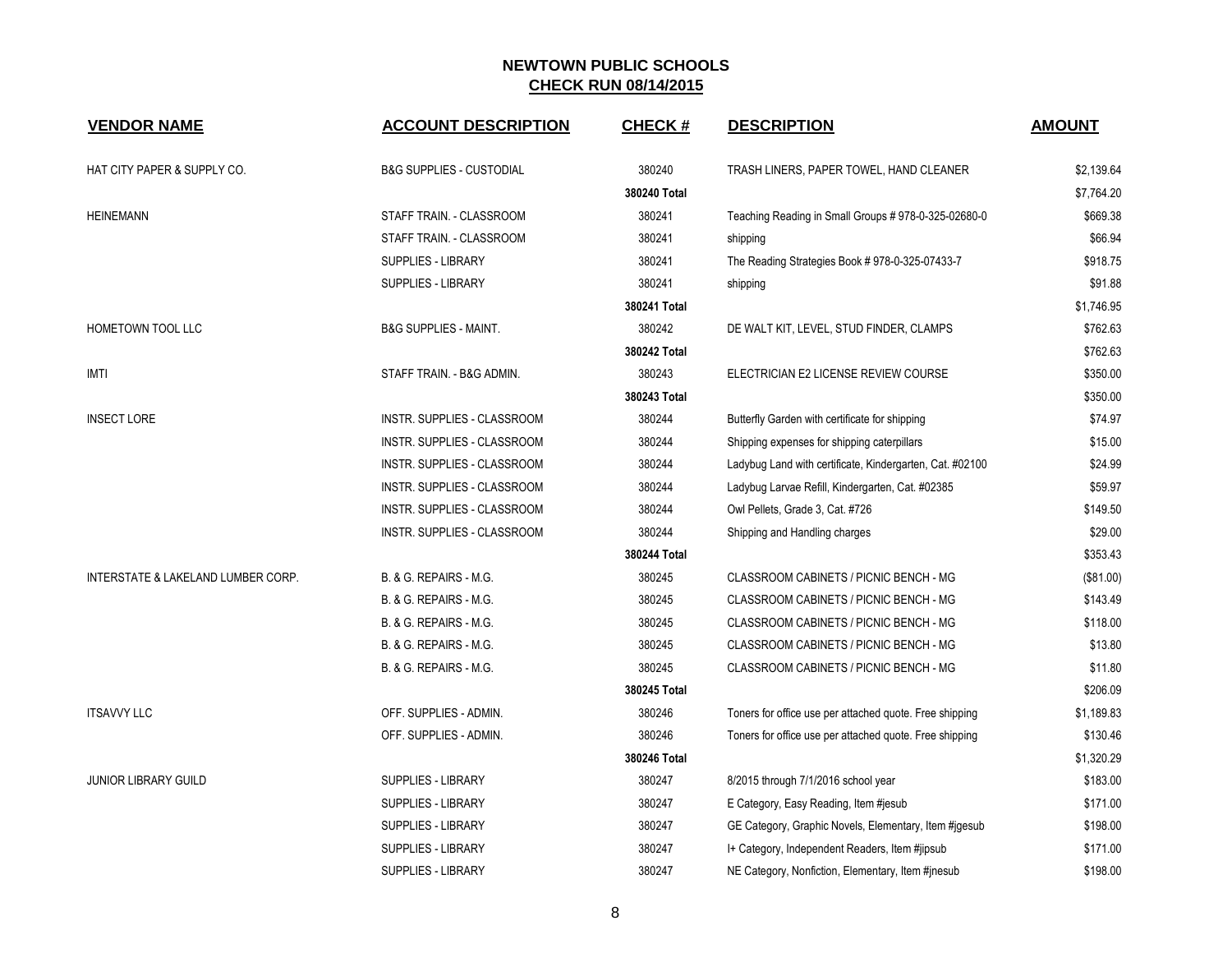| <b>VENDOR NAME</b>               | <b>ACCOUNT DESCRIPTION</b>       | <b>CHECK#</b> | <b>DESCRIPTION</b>                                     | <b>AMOUNT</b> |
|----------------------------------|----------------------------------|---------------|--------------------------------------------------------|---------------|
| <b>JUNIOR LIBRARY GUILD</b>      | <b>SUPPLIES - LIBRARY</b>        | 380247        | Series Nonfiction, Science, Grade K-2, Item #SLJ-SC-K2 | \$234.00      |
|                                  | <b>SUPPLIES - LIBRARY</b>        | 380247        | Series Nonfiction, Social Studies, Grades K-2,         | \$234.00      |
|                                  |                                  | 380247 Total  |                                                        | \$1,389.00    |
| <b>K-MAN GLASS CORP</b>          | <b>EMERGENCY REPAIRS - S.H.</b>  | 380248        | <b>GLASS REPLACE - SH</b>                              | \$330.00      |
|                                  | EMERGENCY REPAIRS - M.G.         | 380248        | <b>GLASS REPLACE - MG</b>                              | \$965.00      |
|                                  |                                  | 380248 Total  |                                                        | \$1,295.00    |
| KAMCO SUPPLY CORP OF NEW ENGLAND | <b>B&amp;G SUPPLIES - MAINT.</b> | 380249        | DRYWALL, VINYL CAULK, READY MIX, GOOF OFF              | \$100.77      |
|                                  | <b>B&amp;G SUPPLIES - MAINT.</b> | 380249        | DRYWALL, VINYL CAULK, READY MIX, GOOF OFF              | \$133.02      |
|                                  | <b>B&amp;G SUPPLIES - MAINT.</b> | 380249        | DRYWALL, VINYL CAULK, READY MIX, GOOF OFF              | \$869.30      |
|                                  |                                  | 380249 Total  |                                                        | \$1,103.09    |
| KLINGBERG FAMILY CENTERS INC.    | TUITION - OUT-OF-DISTRICT        | 380250        | TUITION - OUT-OF-DISTRICT                              | \$4,200.00    |
|                                  |                                  | 380250 Total  |                                                        | \$4,200.00    |
| CARLA LARRACUENTE                | STAFF TRAVEL - PUPIL SERV.       | 380251        | TRAVEL JULY 2015                                       | \$30.19       |
|                                  |                                  | 380251 Total  |                                                        | \$30.19       |
| LAWSON PRODUCTS INC.             | <b>B&amp;G SUPPLIES - MAINT.</b> | 380252        | MISCELLANEOUS MAINT SHOP STOCK - 2015/2016             | \$2,467.33    |
|                                  | <b>B&amp;G SUPPLIES - MAINT.</b> | 380252        | MISCELLANEOUS MAINT SHOP STOCK - 2015/2016             | \$392.58      |
|                                  | <b>B&amp;G SUPPLIES - MAINT.</b> | 380252        | MISCELLANEOUS MAINT SHOP STOCK - 2015/2016             | \$219.64      |
|                                  | <b>B&amp;G SUPPLIES - MAINT.</b> | 380252        | MISCELLANEOUS MAINT SHOP STOCK - 2015/2016             | \$1,587.75    |
|                                  | <b>B&amp;G SUPPLIES - MAINT.</b> | 380252        | MISCELLANEOUS MAINT SHOP STOCK - 2015/2016             | \$2,365.14    |
|                                  | <b>B&amp;G SUPPLIES - MAINT.</b> | 380252        | MISCELLANEOUS MAINT SHOP STOCK - 2015/2016             | \$59.61       |
|                                  | <b>B&amp;G SUPPLIES - MAINT.</b> | 380252        | MISCELLANEOUS MAINT SHOP STOCK - 2015/2016             | \$124.03      |
|                                  | <b>B&amp;G SUPPLIES - MAINT.</b> | 380252        | MISCELLANEOUS MAINT SHOP STOCK - 2015/2016             | \$81.84       |
|                                  | <b>B&amp;G SUPPLIES - MAINT.</b> | 380252        | MISCELLANEOUS MAINT SHOP STOCK - 2015/2016             | \$222.03      |
|                                  | <b>B&amp;G SUPPLIES - MAINT.</b> | 380252        | MISCELLANEOUS MAINT SHOP STOCK - 2015/2016             | \$233.46      |
|                                  | <b>B&amp;G SUPPLIES - MAINT.</b> | 380252        | MISCELLANEOUS MAINT SHOP STOCK - 2015/2016             | \$1,208.59    |
|                                  |                                  | 380252 Total  |                                                        | \$8,962.00    |
| THE LIBRARY STORE INC.           | INSTR. SUPPLIES - CLASSROOM      | 380253        | laser spine labels #16-0775                            | \$124.65      |
|                                  | INSTR. SUPPLIES - CLASSROOM      | 380253        | Avery label inkjet # 5160 item # 16-40007              | \$51.95       |
|                                  | INSTR. SUPPLIES - CLASSROOM      | 380253        | shipping                                               | \$9.57        |
|                                  |                                  | 380253 Total  |                                                        | \$186.17      |
| <b>MAILFINANCE</b>               | EQUIP RENTAL - BUS. SERV.        | 380254        | LEASE AGREEMENT 2015/16 C/O                            | \$394.00      |
|                                  |                                  | 380254 Total  |                                                        | \$394.00      |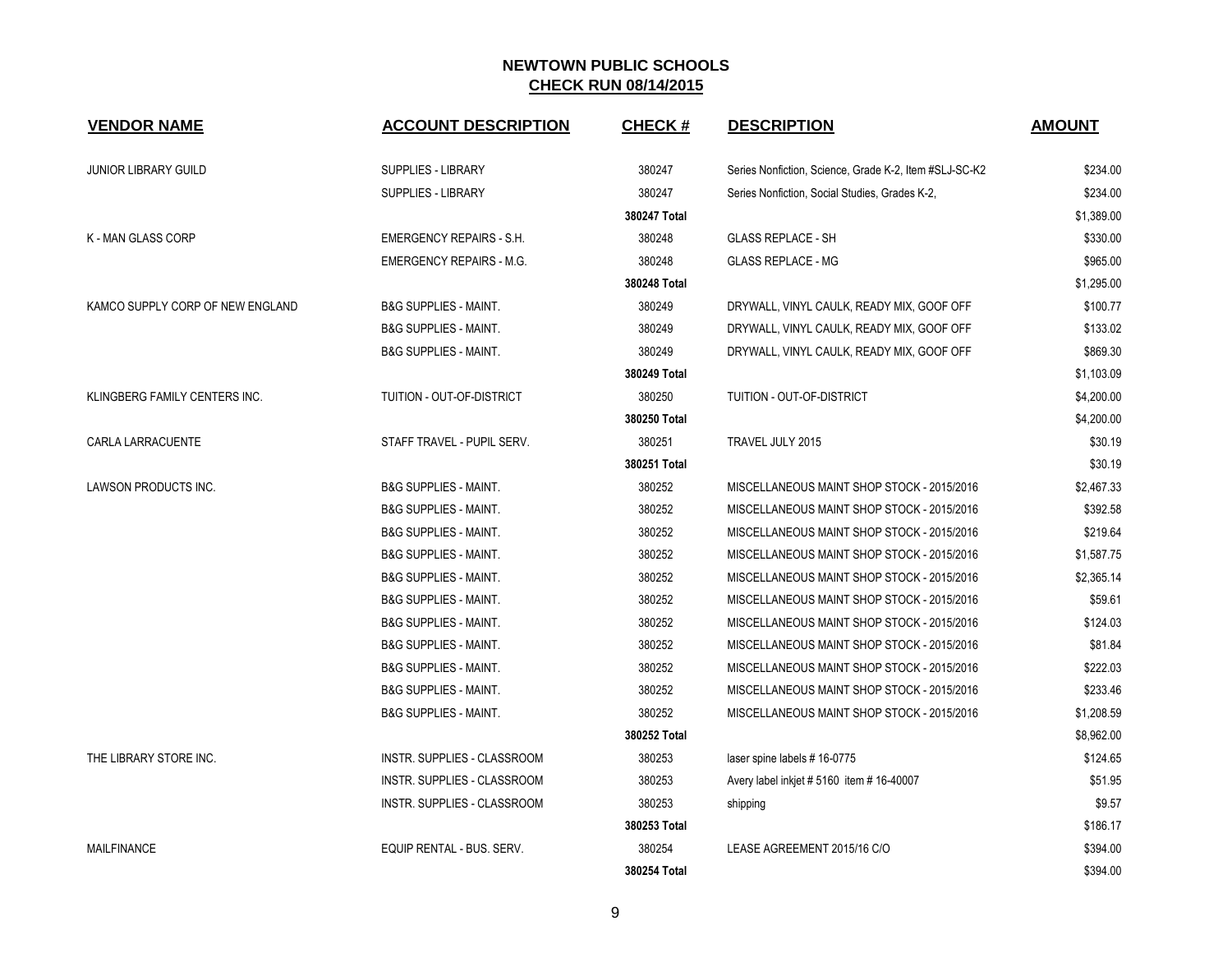| <b>VENDOR NAME</b>     | <b>ACCOUNT DESCRIPTION</b>      | <b>CHECK#</b> | <b>DESCRIPTION</b>                                        | <b>AMOUNT</b> |
|------------------------|---------------------------------|---------------|-----------------------------------------------------------|---------------|
| THE MARKERBOARD PEOPLE | INSTR. SUPPLIES - CLASSROOM     | 380255        | set Black # MTM-K                                         | \$126.00      |
|                        | INSTR. SUPPLIES - CLASSROOM     | 380255        | set Blue # MTM-B                                          | \$126.00      |
|                        | INSTR. SUPPLIES - CLASSROOM     | 380255        | <b>Student Erasers #ER</b>                                | \$144.00      |
|                        | INSTR. SUPPLIES - CLASSROOM     | 380255        | shipping                                                  | \$39.60       |
|                        |                                 | 380255 Total  |                                                           | \$435.60      |
| MARSHALL MEMO LLC.     | OTHER SUPPLIES - STAFF DEVELOP. | 380256        | Marshall Memo subscription for 18 Readers                 | \$254.12      |
|                        |                                 | 380256 Total  |                                                           | \$254.12      |
| W.B. MASON., INC.      | INSTR. SUPPLIES - CLASSROOM     | 380257        | penda flex Poly File Jackets ESS-50993-no shipping        | \$116.15      |
|                        | INSTR. SUPPLIES - CLASSROOM     | 380257        | Jumbo Clips UNV 72240                                     | \$4.59        |
|                        | INSTR. SUPPLIES - CLASSROOM     | 380257        | Manila Clasp Envelopes 9 x 12 # QUA90990                  | \$22.56       |
|                        | INSTR. SUPPLIES - CLASSROOM     | 380257        | Manilla Clasp 10x13 # QUA 37897                           | \$12.30       |
|                        | INSTR. SUPPLIES - CLASSROOM     | 380257        | Tape Dispenser # UNV 15001                                | \$8.80        |
|                        | OFF. SUPPLIES - BUS. SERV.      | 380257        | <b>SUPPLIES 2015/16</b>                                   | \$16.16       |
|                        | OFF. SUPPLIES - BUS. SERV.      | 380257        | WATER 2015/16                                             | \$99.90       |
|                        | OFF. SUPPLIES - BUS. SERV.      | 380257        | PAPER 2015/16                                             | \$42.00       |
|                        | OFF. SUPPLIES - BUS. SERV.      | 380257        | <b>SUPPLIES 2015/16</b>                                   | \$24.69       |
|                        | OFF. SUPPLIES - BUS. SERV.      | 380257        | INK CARTAGES 2015/16                                      | \$79.99       |
|                        | OFF. SUPPLIES - BUS. SERV.      | 380257        | <b>SUPPLIES 2015/16</b>                                   | \$149.95      |
|                        | OFF. SUPPLIES - BUS. SERV.      | 380257        | <b>SUPPLIES 2015/16</b>                                   | \$196.71      |
|                        | OFF. SUPPLIES - BUS. SERV.      | 380257        | COFFEE 2015/16                                            | \$75.53       |
|                        | OFF. SUPPLIES - BUS. SERV.      | 380257        | <b>SUPPLIES 2015/16</b>                                   | \$79.93       |
|                        | OFF. SUPPLIES - BUS. SERV.      | 380257        | <b>SUPPLIES 2015/16</b>                                   | \$25.18       |
|                        | INSTR. SUPPLIES - CLASSROOM     | 380257        | Classroom supplies, see attached, pencils, color pencils  | \$0.98        |
|                        | INSTR. SUPPLIES - CLASSROOM     | 380257        | Classroom supplies, see attached, markers, chart pads     | (\$67.00)     |
|                        | INSTR. SUPPLIES - CLASSROOM     | 380257        | Classroom supplies, see attached, markers, chart pads     | \$371.85      |
|                        | INSTR. SUPPLIES - CLASSROOM     | 380257        | Classroom supplies, see attached                          | \$642.52      |
|                        | INSTR. SUPPLIES - CLASSROOM     | 380257        | Black marble books for gr 3 & 4, WTW, ROS37101,           | \$115.50      |
|                        | INSTR. SUPPLIES - CLASSROOM     | 380257        | Class supplies, see attached, erasers, post it cover tape | \$807.93      |
|                        | INSTR. SUPPLIES - CLASSROOM     | 380257        | Post It self stick pads, MMM6549YW, CREC 2015-16 bid      | \$105.60      |
|                        | OFF. SUPPLIES - PUPIL SERV.     | 380257        | <b>LITERATURE SORTER</b>                                  | \$139.95      |
|                        | OTHER SUPPLIES - STAFF DEVELOP. | 380257        | Clip on Badges for New Staff Orientation                  | \$36.29       |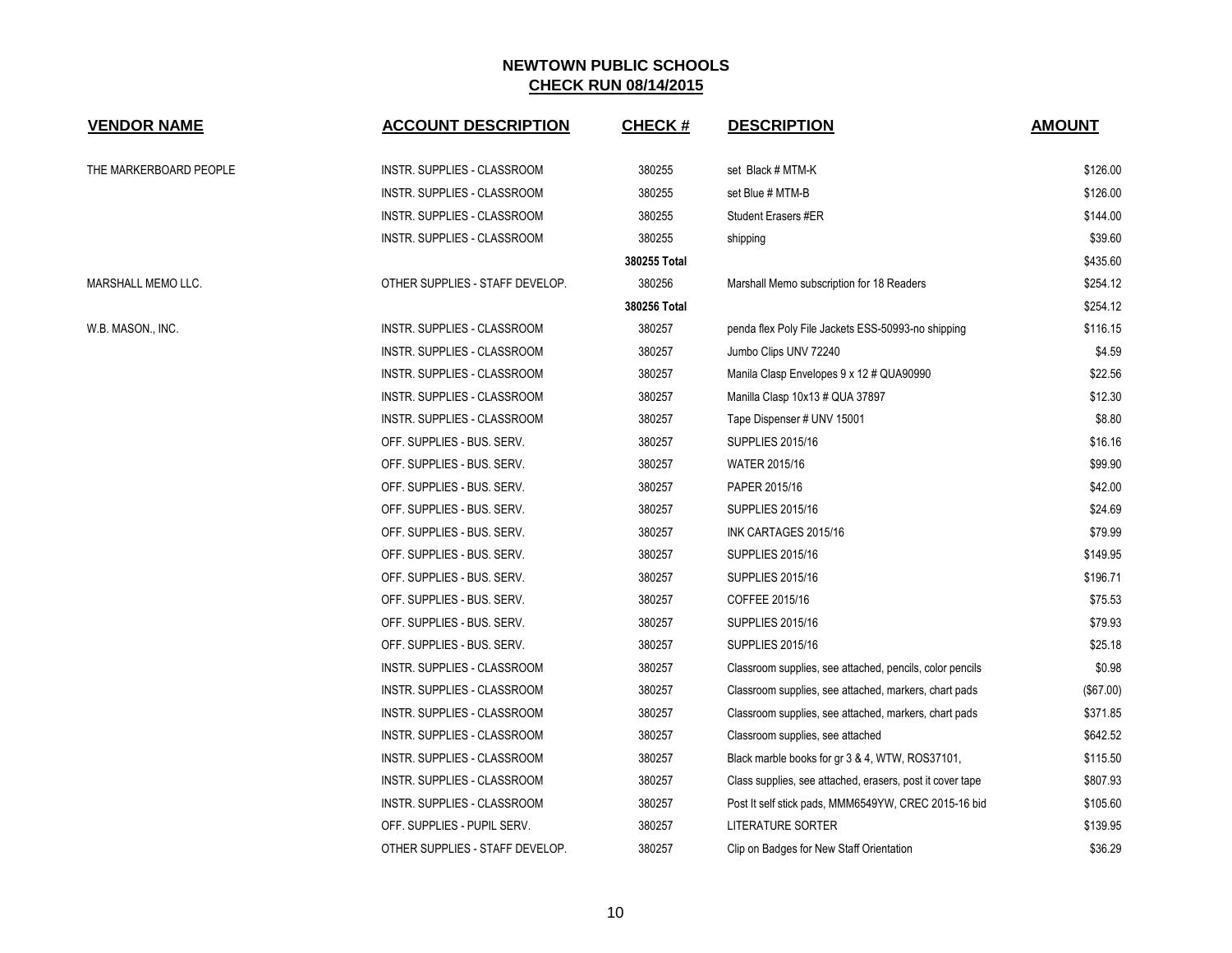| <b>VENDOR NAME</b>         | <b>ACCOUNT DESCRIPTION</b>          | <b>CHECK#</b> | <b>DESCRIPTION</b>                                          | <b>AMOUNT</b> |
|----------------------------|-------------------------------------|---------------|-------------------------------------------------------------|---------------|
| W.B. MASON., INC.          | OFF. SUPPLIES - PUPIL SERV.         | 380257        | water                                                       | \$25.95       |
|                            |                                     | 380257 Total  |                                                             | \$3,134.01    |
| REINALDO MEDINA            | <b>B&amp;G SUPPLIES - CUSTODIAL</b> | 380258        | SHOES (60068)                                               | \$100.00      |
|                            |                                     | 380258 Total  |                                                             | \$100.00      |
| WILLIAM B. MEYER INC.      | OFF. SUPPLIES - PUPIL SERV.         | 380259        | RECORDS MANAGEMENT                                          | \$42.59       |
|                            |                                     | 380259 Total  |                                                             | \$42.59       |
| MOBILE MINI, INC.          | <b>EQUIP RENTAL - B&amp;G</b>       | 380260        | STORAGE CONTAINER RENTAL E726 - 2015-2016                   | \$75.00       |
|                            |                                     | 380260 Total  |                                                             | \$75.00       |
| MODERN SCHOOL SUPPLIES     | <b>INSTR. SUPPLIES - ART</b>        | 380261        | Rubber Cement, Item 1333B, Best test paper cement           | \$45.78       |
|                            | <b>INSTR. SUPPLIES - ART</b>        | 380261        | Hi-Polymer Lead Eraser display, Item ZEH05D                 | \$38.43       |
|                            | <b>INSTR. SUPPLIES - ART</b>        | 380261        | Stanley light duty staples shooter staple gun, staples box  | \$7.38        |
|                            | <b>INSTR. SUPPLIES - ART</b>        | 380261        | Stanley Light Duty staple shooter tracer staple gun tacker. | \$137.84      |
|                            | <b>INSTR. SUPPLIES - ART</b>        | 380261        | Shipping                                                    | \$11.26       |
|                            | <b>INSTR. SUPPLIES - ART</b>        | 380261        | Stanley light duty staples shooter staple gun, staples box  | \$2.46        |
|                            | <b>INSTR. SUPPLIES - ART</b>        | 380261        | Shipping                                                    | \$6.91        |
|                            |                                     | 380261 Total  |                                                             | \$250.06      |
| <b>MONACO</b>              | <b>INSTR. SUPPLIES - CLASSROOM</b>  | 380262        | Original Bag Style 8 16x12.5 Pack o                         | \$417.60      |
|                            |                                     | 380262 Total  |                                                             | \$417.60      |
| <b>CHRIS MORETTI</b>       | OFF. SUPPLIES - ADMIN.              | 380263        | <b>SCHEDULE MEETING</b>                                     | \$59.08       |
|                            |                                     | 380263 Total  |                                                             | \$59.08       |
| E. A. MORSE & CO. INC.     | <b>B&amp;G SUPPLIES - CUSTODIAL</b> | 380264        | NABC, GREEN SOL CLEANER, FLOOR FINISH                       | \$22,635.96   |
|                            |                                     | 380264 Total  |                                                             | \$22,635.96   |
| MUSIC & ARTS CENTER, INC.  | <b>REPAIRS - MUSIC</b>              | 380265        | Repair of Cello, per attached invoice, 4811447              | \$152.00      |
|                            |                                     | 380265 Total  |                                                             | \$152.00      |
| <b>NASCO</b>               | <b>INSTR. SUPPLIES - ART</b>        | 380266        | CT Cooperative Bid #99296, Aluminum Foil                    | \$60.10       |
|                            |                                     | 380266 Total  |                                                             | \$60.10       |
| NAVIANCE INC.              | CONTRACTED SERV. - GUIDANCE         | 380267        | Naviance for M/S - District Edition - 7/1/15-6/60/2016      | \$1,501.50    |
|                            |                                     | 380267 Total  |                                                             | \$1,501.50    |
| <b>NCS PEARSON INC.</b>    | CONTRACTED SERV. - INFO. TECH.      | 380268        | Enterprise Management Services for 10/25/15 - 10/24/16      | \$2,000.00    |
|                            |                                     | 380268 Total  |                                                             | \$2,000.00    |
| NEWTOWN BOARD OF EDUCATION | MEDICAL INS. PREMIUMS               | 380269        | <b>LONG TERM DISABILITY</b>                                 | \$2,045.96    |
|                            | <b>ADMINISTRATION FEES</b>          | 380269        | RETIREE ADM FEE JULY 2015                                   | \$275.00      |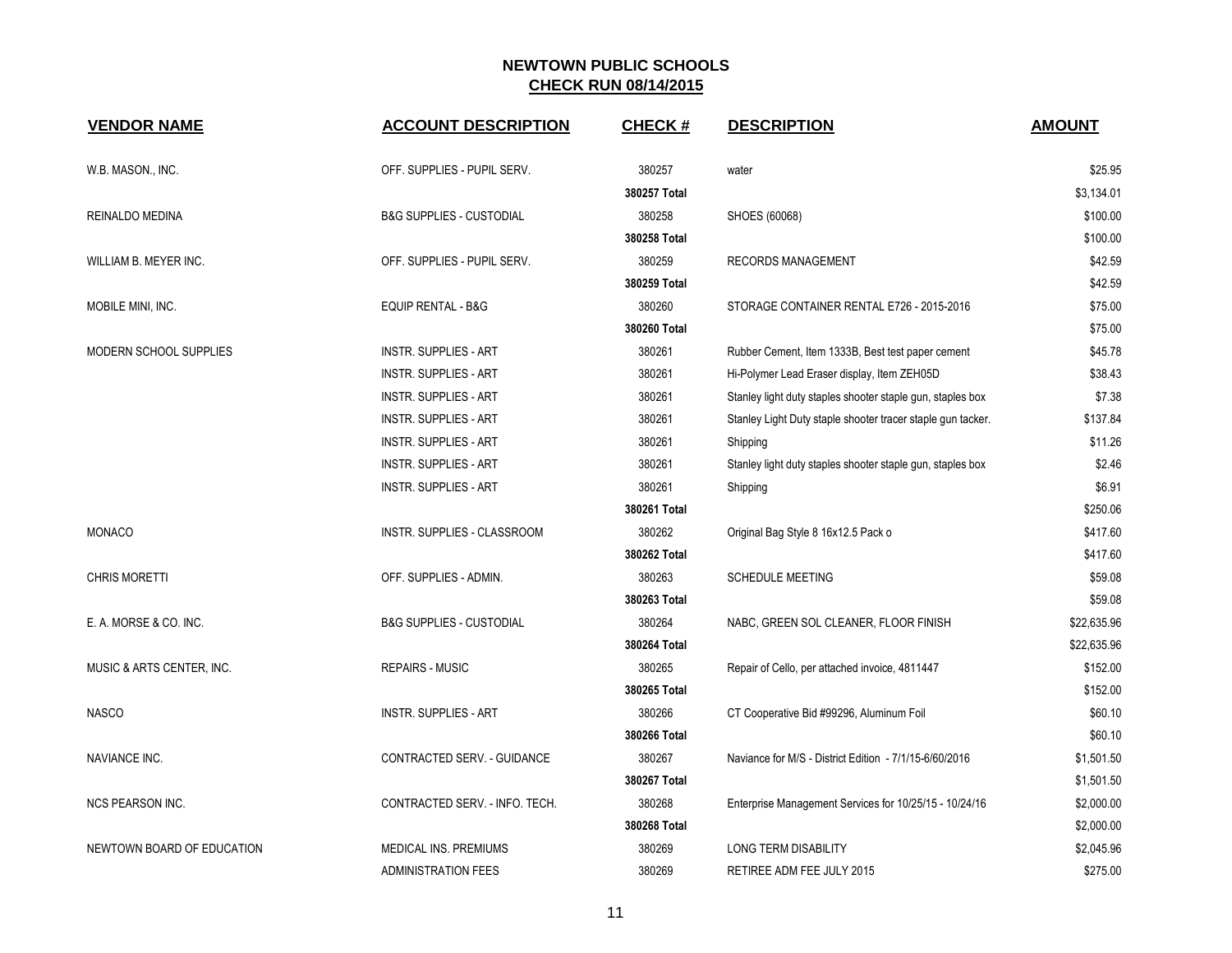| <b>VENDOR NAME</b>         | <b>ACCOUNT DESCRIPTION</b>         | <b>CHECK#</b> | <b>DESCRIPTION</b>                            | <b>AMOUNT</b> |
|----------------------------|------------------------------------|---------------|-----------------------------------------------|---------------|
| NEWTOWN BOARD OF EDUCATION | <b>ADMINISTRATION FEES</b>         | 380269        | COBRA ADM FEE AUG 2015                        | \$300.00      |
|                            | LIFE INSURANCE                     | 380269        | <b>AD&amp;D PREMIUM</b>                       | \$1,142.28    |
|                            | LIFE INSURANCE                     | 380269        | LIFE PREMIUM                                  | \$5,711.38    |
|                            |                                    | 380269 Total  |                                               | \$9,474.62    |
| NORTHEAST SCOREBOARDS LLC  | <b>REPAIRS - SPORTS</b>            | 380270        | <b>REPAIR OF CONTROL BOARD</b>                | \$257.33      |
|                            |                                    | 380270 Total  |                                               | \$257.33      |
| ON-SITE SHREDDING          | CONTRACTED SERV. - BUS. SERV.      | 380271        | EXTRA BOXES 07/30/2015                        | \$10.00       |
|                            | CONTRACTED SERV. - BUS. SERV.      | 380271        | SHREDDING SERV AT C/O 2015/16                 | \$40.00       |
|                            |                                    | 380271 Total  |                                               | \$50.00       |
| <b>ON-SITE SHREDDING</b>   | OFF. SUPPLIES - ADMIN.             | 380272        | For shredding services per attached invoice.  | \$280.00      |
|                            |                                    | 380272 Total  |                                               | \$280.00      |
| ORIENTAL TRADING CO        | INSTR. SUPPLIES - CLASSROOM        | 380273        | I love Reading pencils #IN 5/1800             | \$25.50       |
|                            | INSTR. SUPPLIES - CLASSROOM        | 380273        | Highlight Reading Strips # IN-13651447        | \$24.90       |
|                            | INSTR. SUPPLIES - CLASSROOM        | 380273        | Read Every Day Banner # IN-62-2170            | \$13.20       |
|                            | <b>INSTR. SUPPLIES - CLASSROOM</b> | 380273        | Read to Succeed Pencils # IN-5/1265           | \$25.50       |
|                            | INSTR. SUPPLIES - CLASSROOM        | 380273        | shipping                                      | \$13.99       |
|                            |                                    | 380273 Total  |                                               | \$103.09      |
| ORIGO EDUCATION            | <b>TEXTBOOKS - CLASSROOM</b>       | 380274        | Stepping Stones Student Journal, Kindergarten | \$717.00      |
|                            | <b>TEXTBOOKS - CLASSROOM</b>       | 380274        | Stepping Stones Student Journal, Grade 1      | \$776.75      |
|                            | TEXTBOOKS - CLASSROOM              | 380274        | Stepping Stones Student Journal, Grade 2      | \$657.25      |
|                            | <b>TEXTBOOKS - CLASSROOM</b>       | 380274        | Stepping Stones Student Journal, Grade 3      | \$1,015.75    |
|                            | <b>TEXTBOOKS - CLASSROOM</b>       | 380274        | Stepping Stones Student Journal, Grade 4      | \$1,015.75    |
|                            | <b>TEXTBOOKS - CLASSROOM</b>       | 380274        | Shipping and Handling                         | \$224.13      |
|                            | TEXTBOOKS - CLASSROOM              | 380274        | Stepping Stones Practice Book, Kindergarten   | \$717.00      |
|                            | TEXTBOOKS - CLASSROOM              | 380274        | Stepping Stones Practice Book, Grade 1        | \$776.75      |
|                            | <b>TEXTBOOKS - CLASSROOM</b>       | 380274        | Stepping Stones Practice Book, Grade 2        | \$657.25      |
|                            | <b>TEXTBOOKS - CLASSROOM</b>       | 380274        | Stepping Stones Practice Book, Grade 3        | \$1,015.75    |
|                            | <b>TEXTBOOKS - CLASSROOM</b>       | 380274        | Stepping Stones Practice Book, Grade 4        | \$1,015.75    |
|                            | TEXTBOOKS - CLASSROOM              | 380274        | Shipping and Handling charges                 | \$209.13      |
|                            |                                    | 380274 Total  |                                               | \$8,798.26    |
| PCM-G                      | EQUIPMENT - INFO. TECH.            | 380275        | J9729A#ABA - 2920 48 G POE Switch             | \$16,275.00   |
|                            | EQUIPMENT - INFO. TECH.            | 380275        | J9728A#ABA - 2920 48G Switch PCMG # 9514339   | \$24,290.00   |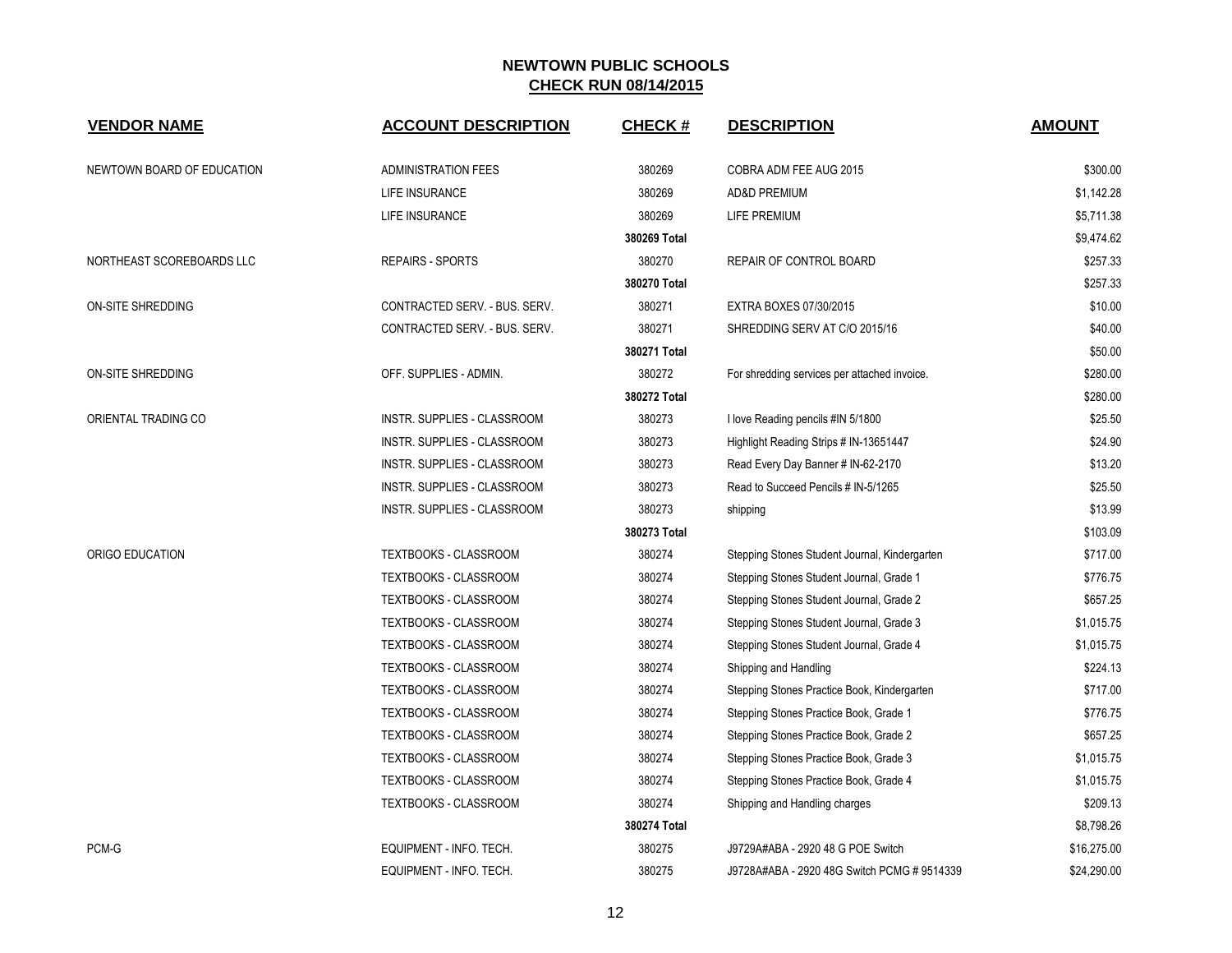| <b>VENDOR NAME</b>            | <b>ACCOUNT DESCRIPTION</b>         | <b>CHECK#</b> | <b>DESCRIPTION</b>                                | <b>AMOUNT</b> |
|-------------------------------|------------------------------------|---------------|---------------------------------------------------|---------------|
| PCM-G                         | EQUIPMENT - INFO. TECH.            | 380275        | J9733A Network stacking module PCMG #9516614      | \$12,579.00   |
|                               | EQUIPMENT - INFO. TECH.            | 380275        | J9734A - Stacking Cable 1.6ft. PCMG # 9604964     | \$602.00      |
|                               | EQUIPMENT - INFO. TECH.            | 380275        | J9735A Stacking Cable 3.3ft. PCMG #9516616        | \$812.00      |
|                               | EQUIPMENT - INFO. TECH.            | 380275        | J9728A#ABA - 2920 48G Switch Manager PCMG Part    | \$5,205.00    |
|                               | EQUIPMENT - INFO. TECH.            | 380275        | J9733A Network Stacking Module - PCMG # 9516614   | \$1,198.00    |
|                               | EQUIPMENT - INFO. TECH.            | 380275        | J9734A Stacking Cable 1.6 ft. PCMG # 9604964      | \$860.00      |
|                               | EQUIPMENT - INFO. TECH.            | 380275        | J4858C SFP (mini-GBIC) transceiver module PCGM    | \$1,140.00    |
|                               | EQUIPMENT - INFO. TECH.            | 380275        | J8177C - SFP (mini-GBIC) transceiver module PCMG  | \$984.00      |
|                               | INSTR. SUPPLIES - INFO. TECH.      | 380275        | Open Access horizontal Cable Manager PCMG Part    | \$1,185.00    |
|                               |                                    | 380275 Total  |                                                   | \$65,130.00   |
| PEARSON EDUCATION INC.        | <b>TEXTBOOKS - CLASSROOM</b>       | 380276        | WTW Emergent Early Letter Name Workbook 10 pack   | \$671.79      |
|                               | <b>TEXTBOOKS - CLASSROOM</b>       | 380276        | WTW Letter Name Workbook 10 pack #978-142842-1379 | \$671.79      |
|                               | TEXTBOOKS - CLASSROOM              | 380276        | shipping                                          | \$100.76      |
|                               |                                    | 380276 Total  |                                                   | \$1,444.34    |
| PERKINS SCHOOL FOR THE BLIND  | TUITION - OUT-OF-DISTRICT          | 380277        | TUITION - OUT-OF-DISTRICT                         | \$20,059.56   |
|                               |                                    | 380277 Total  |                                                   | \$20,059.56   |
| PETTY CASH                    | POSTAGE - ADMIN.                   | 380278        | PETTY CASH                                        | \$4.82        |
|                               | OFF. SUPPLIES - ADMIN.             | 380278        | PETTY CASH                                        | \$80.25       |
|                               |                                    | 380278 Total  |                                                   | \$85.07       |
| PETTY CASH                    | OFF. SUPPLIES - PUPIL SERV.        | 380279        | PETTY CASH                                        | \$185.73      |
|                               |                                    | 380279 Total  |                                                   | \$185.73      |
| MARK J. POMPANO               | STAFF TRAVEL - SECURITY            | 380280        | TRAVEL JULY 2015                                  | \$69.00       |
|                               |                                    | 380280 Total  |                                                   | \$69.00       |
| PORTA PHONE CO.               | <b>REPAIRS - SPORTS</b>            | 380281        | <b>COMSTAR FLEX SYSTEMS</b>                       | \$4,536.50    |
|                               |                                    | 380281 Total  |                                                   | \$4,536.50    |
| PREMIER AGENDAS INC.          | INSTR. SUPPLIES - CLASSROOM        | 380282        | Legacy Teacher planner book weekly, LTLP-W8       | \$1,012.50    |
|                               | INSTR. SUPPLIES - CLASSROOM        | 380282        | shipping                                          | \$101.25      |
|                               | INSTR. SUPPLIES - CLASSROOM        | 380282        | Student Planners, 8 1/2 x 11 inch, Code CLAE-M8   | \$218.40      |
|                               | INSTR. SUPPLIES - CLASSROOM        | 380282        | Shipping and Handling charges                     | \$66.00       |
|                               |                                    | 380282 Total  |                                                   | \$1,398.15    |
| <b>REALLY GOOD STUFF INC.</b> | <b>INSTR. SUPPLIES - CLASSROOM</b> | 380283        | Desktop Pocket Chart # 303141-no shipping         | \$183.21      |
|                               | INSTR. SUPPLIES - CLASSROOM        | 380283        | Chart Paper 24x16 #702671                         | \$47.22       |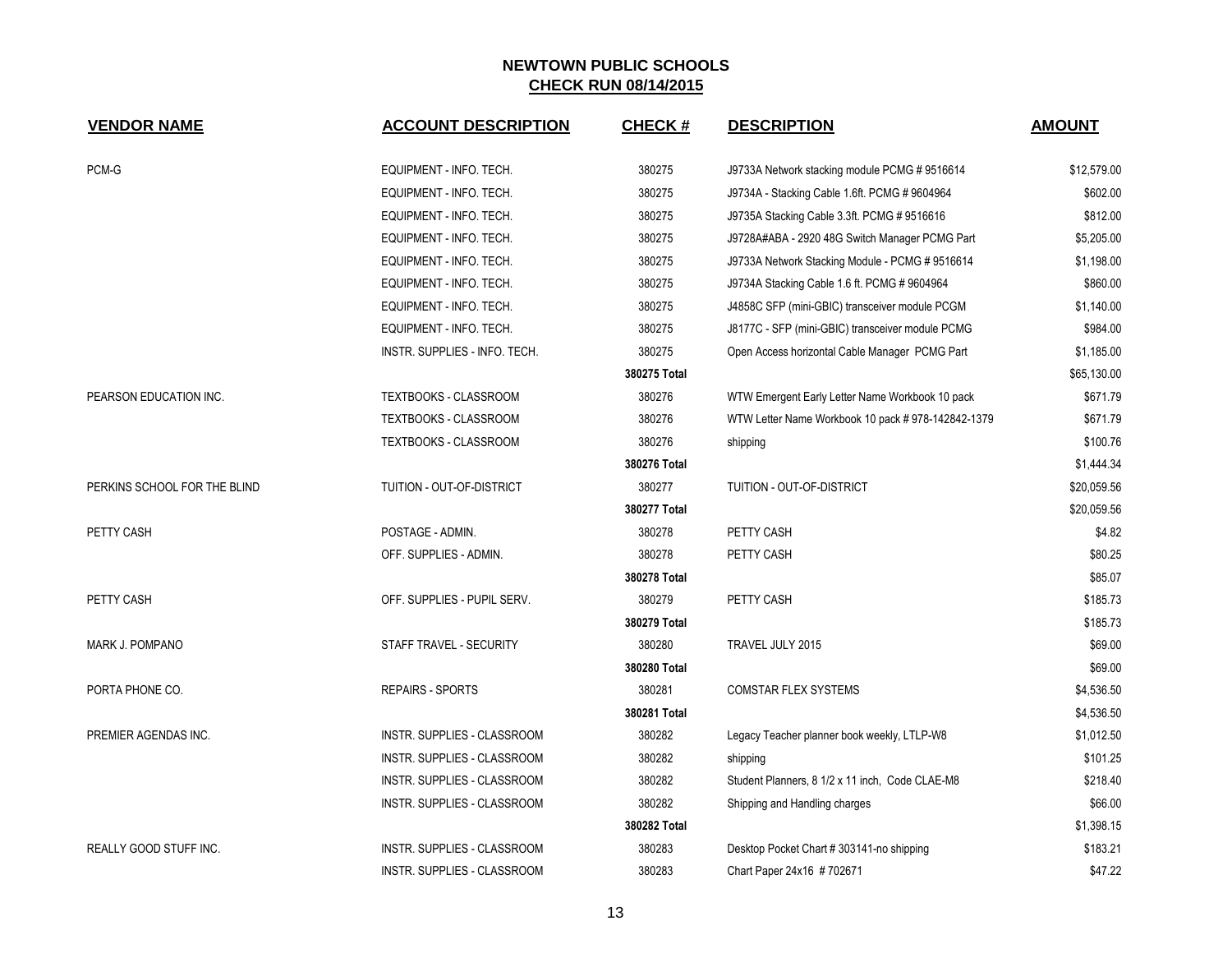| <b>VENDOR NAME</b>      | <b>ACCOUNT DESCRIPTION</b>         | <b>CHECK#</b> | <b>DESCRIPTION</b>                                         | <b>AMOUNT</b> |
|-------------------------|------------------------------------|---------------|------------------------------------------------------------|---------------|
| REALLY GOOD STUFF INC.  | INSTR. SUPPLIES - CLASSROOM        | 380283        | Dry Erase Markers w/erasers #142657                        | \$48.88       |
|                         | <b>INSTR. SUPPLIES - CLASSROOM</b> | 380283        | Large Book Buddy Bags (set of 5) for Kindergarten          | \$99.90       |
|                         | INSTR. SUPPLIES - CLASSROOM        | 380283        | Hang Up Totes (set of 12) for Kindergarten                 | \$52.32       |
|                         | INSTR. SUPPLIES - CLASSROOM        | 380283        | Shipping and Handling charges                              | \$21.31       |
|                         | INSTR. SUPPLIES - CLASSROOM        | 380283        | See attached, store more book pouches                      | \$269.40      |
|                         | INSTR. SUPPLIES - CLASSROOM        | 380283        | shipping/handling                                          | \$37.72       |
|                         |                                    | 380283 Total  |                                                            | \$759.96      |
| RED THREAD SPACES LLC   | B. & G. REPAIRS - M.G.             | 380284        | REPLACE CARPETING RMS 21-21A-22 - MG                       | \$3,260.00    |
|                         |                                    | 380284 Total  |                                                            | \$3,260.00    |
| ROCHESTER 100 INC.      | INSTR. SUPPLIES - CLASSROOM        | 380285        | double pocket folder                                       | \$115.00      |
|                         |                                    | 380285 Total  |                                                            | \$115.00      |
| VALERY SALAS-SULLIVAN   | <b>TEACHERS - SUMMER PROGRAMS</b>  | 380286        | <b>SERV</b>                                                | \$2,400.00    |
|                         |                                    | 380286 Total  |                                                            | \$2,400.00    |
| SCHOLASTIC INC.         | TEXTBOOKS - CLASSROOM              | 380287        | Reading Pass. That Build Comp-inference                    | \$16.48       |
|                         | TEXTBOOKS - CLASSROOM              | 380287        | Reading Pass. That Build Comp-Fact & Opinion               | \$16.48       |
|                         | TEXTBOOKS - CLASSROOM              | 380287        | Reading Pass. That Build Comp-Predicting                   | \$16.48       |
|                         | TEXTBOOKS - CLASSROOM              | 380287        | Reading Pass. That Build Comp-Comp & Contrast              | \$16.48       |
|                         | TEXTBOOKS - CLASSROOM              | 380287        | Reading Pass That Build Comp-Main Idea & Details           | \$16.48       |
|                         | <b>TEXTBOOKS - CLASSROOM</b>       | 380287        | Reading Pass. That Build Comp-Context Clues                | \$16.48       |
|                         | TEXTBOOKS - CLASSROOM              | 380287        | shipping                                                   | \$8.88        |
|                         |                                    | 380287 Total  |                                                            | \$107.76      |
| <b>SCHOOL SPECIALTY</b> | INSTR. SUPPLIES - CLASSROOM        | 380288        | block Erasers, large #9-000783-030                         | \$34.50       |
|                         | INSTR. SUPPLIES - CLASSROOM        | 380288        | BIC Round stic pens, red #9-027466-030                     | \$11.30       |
|                         | INSTR. SUPPLIES - CLASSROOM        | 380288        | doz Sharpie Markers # 9-077399-030                         | \$105.12      |
|                         | INSTR. SUPPLIES - CLASSROOM        | 380288        | doz Sharpie Markers red# 9-077400-030                      | \$86.52       |
|                         | INSTR. SUPPLIES - CLASSROOM        | 380288        | sharpie markers, blue #9-077401-030                        | \$86.52       |
|                         | INSTR. SUPPLIES - CLASSROOM        | 380288        | BIC Brite Liner Highlighter Asst # 9-038857-030            | \$18.90       |
|                         | INSTR. SUPPLIES - CLASSROOM        | 380288        | doz BIC Brite Liner Highlighter, yellow #9-077279-030      | \$8.97        |
|                         | INSTR. SUPPLIES - CLASSROOM        | 380288        | Assorted classroom items, pens, pencils, etc. per attached | \$3,651.18    |
|                         | INSTR. SUPPLIES - ART              | 380288        | Cotton Duck unprimed Art Canvas, Item 1427389              | \$338.60      |
|                         | <b>INSTR. SUPPLIES - CLASSROOM</b> | 380288        | Various classroom supplies per attached listing            | \$1,217.54    |
|                         | INSTR. SUPPLIES - CLASSROOM        | 380288        | Marker board, deluxe 4x4 Item 608475                       | \$142.46      |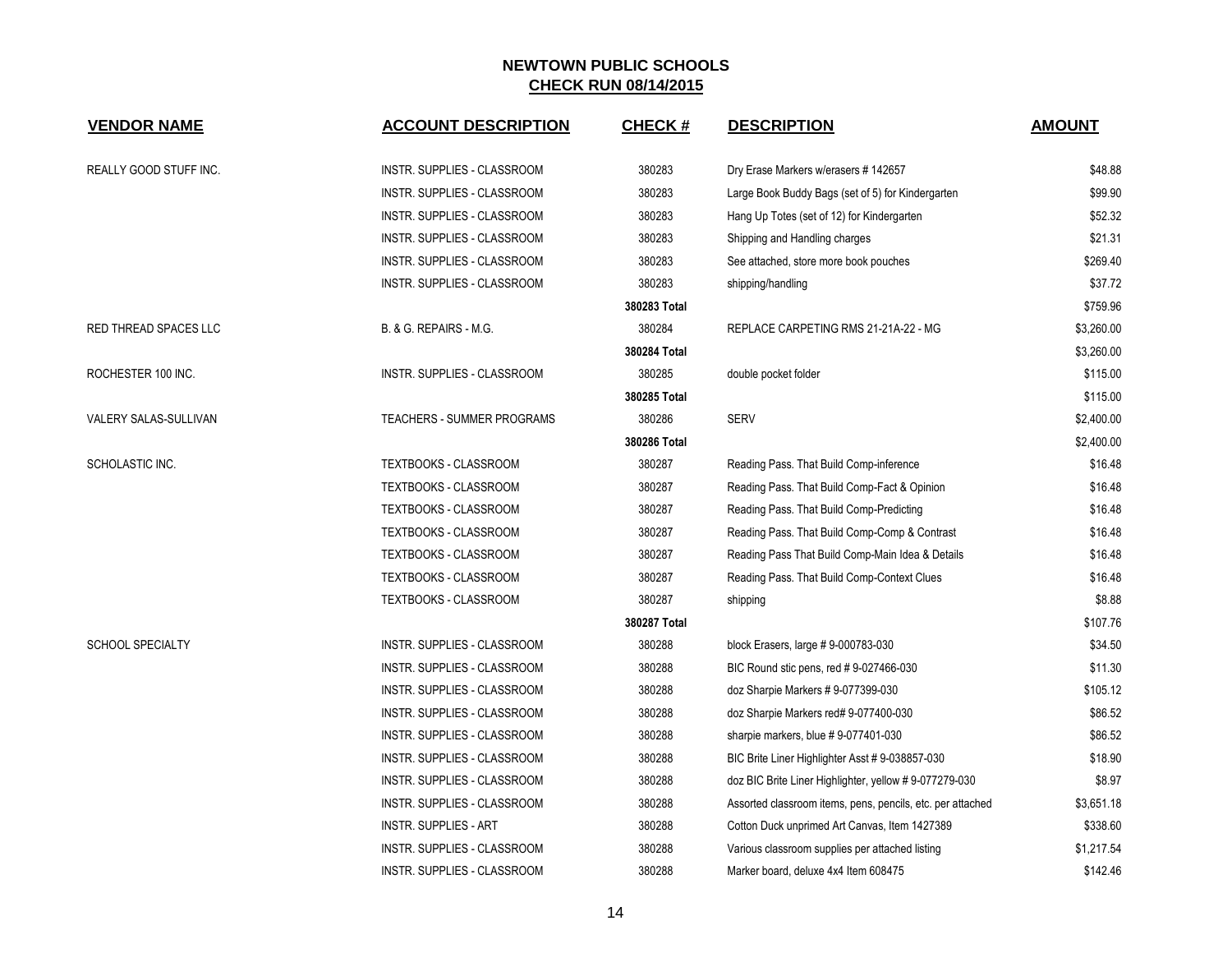| <b>SCHOOL SPECIALTY</b><br>INSTR. SUPPLIES - CLASSROOM<br>380288<br>Blue file folders, 1/3 cut # 015789                  | \$13.70    |
|--------------------------------------------------------------------------------------------------------------------------|------------|
| 380288<br>INSTR. SUPPLIES - CLASSROOM<br>National School Calendars # 1499271                                             | \$67.13    |
| 380288<br>INSTR. SUPPLIES - CLASSROOM<br>Hello Badges #1380620- no shipping                                              | \$16.35    |
| INSTR. SUPPLIES - CLASSROOM<br>380288<br>Classroom supplies: SEE ATTACHED, no shipping                                   | \$348.78   |
| INSTR. SUPPLIES - CLASSROOM<br>380288<br>Class supplies: paper, labels, dry erase, name tags                             | \$199.28   |
| INSTR. SUPPLIES - CLASSROOM<br>380288<br>Classroom supplies: see attached: mini staplers, highlighter                    | \$204.40   |
| 380288<br>INSTR. SUPPLIES - CLASSROOM<br>Classroom supplies-SEE ATTACHED-chalk, markers                                  | \$166.42   |
| 380288 Total                                                                                                             | \$6,717.67 |
| 380289<br><b>SECURE ECO SHRED</b><br>OFF. SUPPLIES - ADMIN.<br>for monthly shredding contract                            | \$70.00    |
| 380289 Total                                                                                                             | \$70.00    |
| CONTRACTED SERV. - INFO. TECH.<br>380290<br>SHI INTERNATIONAL CORP.<br>Vmware support and subscription Production        | \$1,170.50 |
| 380290<br>CONTRACTED SERV. - INFO. TECH.<br>Vmware Support & Subscription Production                                     | \$1,816.20 |
| 380290 Total                                                                                                             | \$2,986.70 |
| SINGAPORE MATH INC.<br>INSTR. SUPPLIES - CLASSROOM<br>380291<br>Teaching to Mastery-Bar Modeling: A Problem Solving Tool | \$30.50    |
| INSTR. SUPPLIES - CLASSROOM<br>380291<br>Shipping                                                                        | \$10.00    |
| 380291 Total                                                                                                             | \$40.50    |
| SOUTHBURY PRINTING CENTRE, INC.<br>POSTAGE - ADMIN.<br>380292<br>Return addressed stamped #10 Envelopes per attached     | \$1,690.50 |
| 380292<br>PRINTING - ADMIN.<br>Pre printed envelopes. Free shipping, see attached quote.                                 | \$101.70   |
| 380292 Total                                                                                                             | \$1,792.20 |
| STADIUM SYSTEM, INC.<br><b>REPAIRS - SPORTS</b><br>380293<br><b>BOYS LACROSSE JERSEYS</b>                                | \$251.40   |
| <b>REPAIRS - SPORTS</b><br>380293<br><b>BASEBALL JERSEYS</b>                                                             | \$392.20   |
| 380293<br><b>REPAIRS - SPORTS</b><br>SOFTBALL JERSEYS                                                                    | \$130.90   |
| 380293 Total                                                                                                             | \$774.50   |
| 380294<br>STAPLES ADVANTAGE<br>INSTR. SUPPLIES - INFO. TECH.<br>Supplies for Tech, DVD/s Thumb drives etc.               | \$18.90    |
| 380294 Total                                                                                                             | \$18.90    |
| STATE OF CONNECTICUT<br><b>PROF. SERV. - B. &amp; G.</b><br>380295<br>ELEVATOR CERTIFICATE RENEWAL - HAWLEY              | \$240.00   |
| 380295 Total                                                                                                             | \$240.00   |
| 380296<br>SUBURBAN STATIONERS INC.<br>INSTR. SUPPLIES - CLASSROOM<br>#64135 legal hanging files                          | \$27.33    |
| 380296<br>INSTR. SUPPLIES - CLASSROOM<br>boxes book rings 1 in #01436                                                    | \$51.96    |
| INSTR. SUPPLIES - CLASSROOM<br>380296<br>Expo #88001 markers                                                             | \$194.85   |
| INSTR. SUPPLIES - CLASSROOM<br>380296<br>Expo Markers $\#$ # 88003                                                       | \$254.85   |
| <b>INSTR. SUPPLIES - CLASSROOM</b><br>380296<br>Gem giant clips # 99914 (301E)                                           | \$29.50    |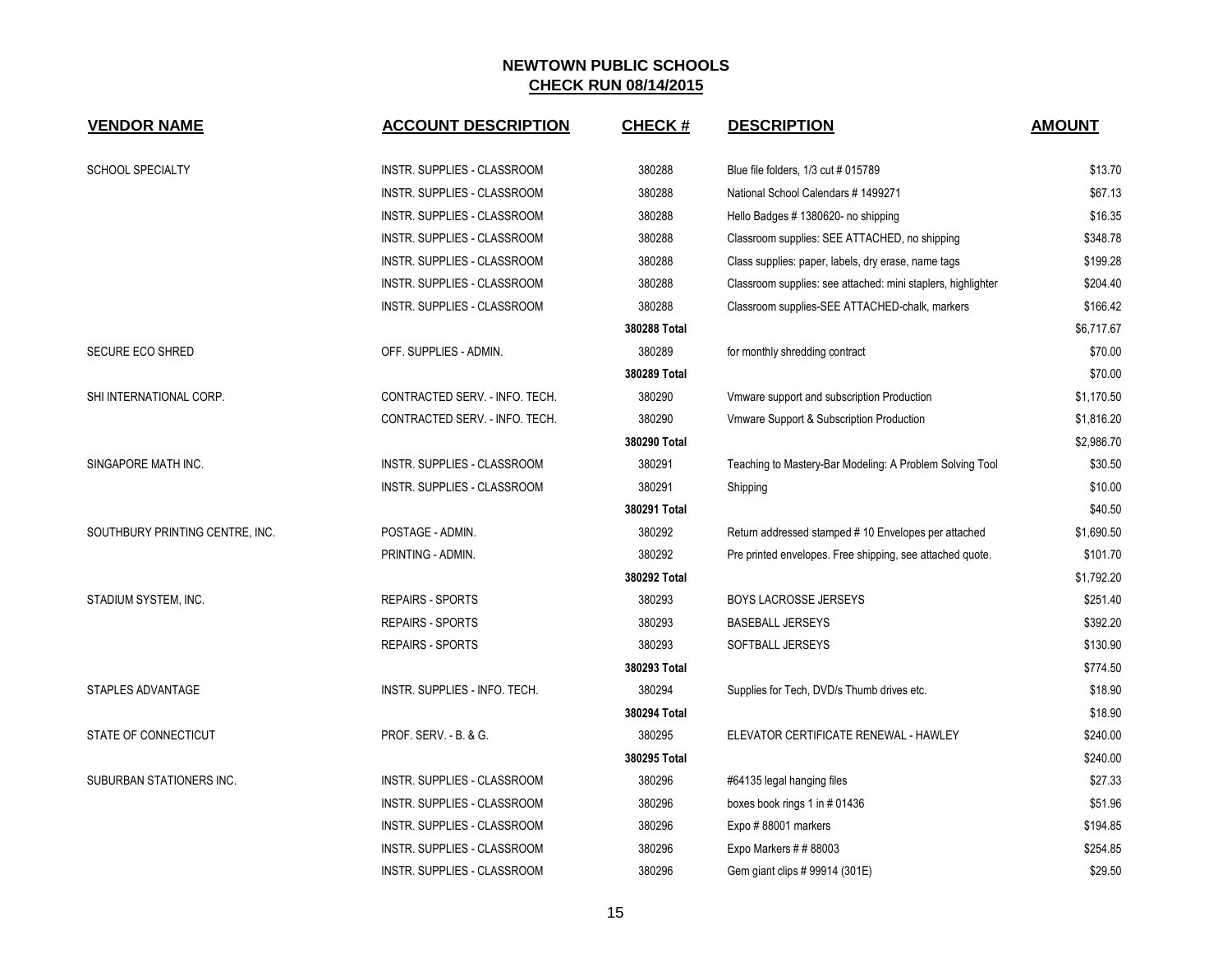| <b>VENDOR NAME</b>        | <b>ACCOUNT DESCRIPTION</b>          | <b>CHECK#</b> | <b>DESCRIPTION</b>                            | <b>AMOUNT</b> |
|---------------------------|-------------------------------------|---------------|-----------------------------------------------|---------------|
| SUBURBAN STATIONERS INC.  | INSTR. SUPPLIES - CLASSROOM         | 380296        | Staplers #40501                               | \$39.92       |
|                           | INSTR. SUPPLIES - CLASSROOM         | 380296        | ctns (2 per) Chart paper # 24034-no shipping  | \$129.45      |
|                           | INSTR. SUPPLIES - CLASSROOM         | 380296        | Elmers Glue E 308                             | \$82.56       |
|                           | INSTR. SUPPLIES - CLASSROOM         | 380296        | Elmers Glue 4 oz.                             | \$29.50       |
|                           |                                     | 380296 Total  |                                               | \$839.92      |
| <b>SUPPLYWORKS</b>        | <b>B&amp;G SUPPLIES - MAINT.</b>    | 380297        | SOLENOID VALVES, FLUSH VALVES, TRIM VALVES    | \$634.98      |
|                           | <b>B&amp;G SUPPLIES - MAINT.</b>    | 380297        | SOLENOID VALVES, FLUSH VALVES, TRIM VALVES    | \$4,019.21    |
|                           | <b>B&amp;G SUPPLIES - MAINT.</b>    | 380297        | SOLENOID VALVES, FLUSH VALVES, TRIM VALVES    | \$126.39      |
|                           | <b>B&amp;G SUPPLIES - MAINT.</b>    | 380297        | SOLENOID VALVES, FLUSH VALVES, TRIM VALVES    | (\$317.49)    |
|                           | <b>B&amp;G SUPPLIES - MAINT.</b>    | 380297        | SOLENOID VALVES, FLUSH VALVES, TRIM VALVES    | \$211.66      |
|                           | <b>B&amp;G SUPPLIES - MAINT.</b>    | 380297        | SOLENOID VALVES, FLUSH VALVES, TRIM VALVES    | \$124.22      |
|                           | <b>B&amp;G SUPPLIES - MAINT.</b>    | 380297        | SOLENOID VALVES, FLUSH VALVES, TRIM VALVES    | \$610.24      |
|                           |                                     | 380297 Total  |                                               | \$5,409.21    |
| <b>TEACHER DIRECT LLC</b> | <b>INSTR. SUPPLIES - CLASSROOM</b>  | 380298        | Graduation Crowns #331-101022CD(room 109)     | \$35.52       |
|                           | INSTR. SUPPLIES - CLASSROOM         | 380298        | stubby brushes #331-5169CK (room 109)         | \$15.88       |
|                           | INSTR. SUPPLIES - CLASSROOM         | 380298        | Magnetic clips # 68520CLI (all teachers)      | \$19.92       |
|                           | INSTR. SUPPLIES - CLASSROOM         | 380298        | Wiggle Eyes Cluster Case #3407 (all teachers) | \$36.72       |
|                           |                                     | 380298 Total  |                                               | \$108.04      |
| <b>GARY TETU</b>          | <b>B&amp;G SUPPLIES - CUSTODIAL</b> | 380299        | SHOES (60068)                                 | \$100.00      |
|                           | 380299 Total                        |               |                                               |               |
| <b>TOOLS PLUS</b>         | <b>B&amp;G SUPPLIES - MAINT.</b>    | 380300        | ADJUSTABLE WRENCH, MULTI-VOLTAGE              | \$79.52       |
|                           | <b>B&amp;G SUPPLIES - MAINT.</b>    | 380300        | ADJUSTABLE WRENCH, MULTI-VOLTAGE              | \$57.70       |
|                           |                                     | 380300 Total  |                                               | \$137.22      |
| <b>TORRCO</b>             | <b>B&amp;G SUPPLIES - MAINT.</b>    | 380301        | BRASS NIPPLES, MESH CLOTH, TORCH HOSE         | \$63.10       |
|                           | <b>B&amp;G SUPPLIES - MAINT.</b>    | 380301        | BRASS NIPPLES, MESH CLOTH, TORCH HOSE         | \$92.35       |
|                           | B. & G. REPAIRS - H.                | 380301        | WATERLINE LEAK ON MAIN - HAWL                 | (\$212.34)    |
|                           | B. & G. REPAIRS - H.                | 380301        | WATERLINE LEAK ON MAIN - HAWL                 | \$67.30       |
|                           | B. & G. REPAIRS - H.                | 380301        | WATERLINE LEAK ON MAIN - HAWL                 | \$377.02      |
|                           | B. & G. REPAIRS - S.H.              | 380301        | WATER PIPE LEAK - SH                          | \$16.21       |
|                           | B. & G. REPAIRS - S.H.              | 380301        | WATER PIPE LEAK - SH                          | \$237.45      |
|                           | B. & G. REPAIRS - RIS.              | 380301        | <b>BOILER ROOM - RIS</b>                      | \$798.88      |
|                           | B. & G. REPAIRS - M.S.              | 380301        | BATHROOM / HOME EC ROOM REPAIRS - NMS         | \$48.80       |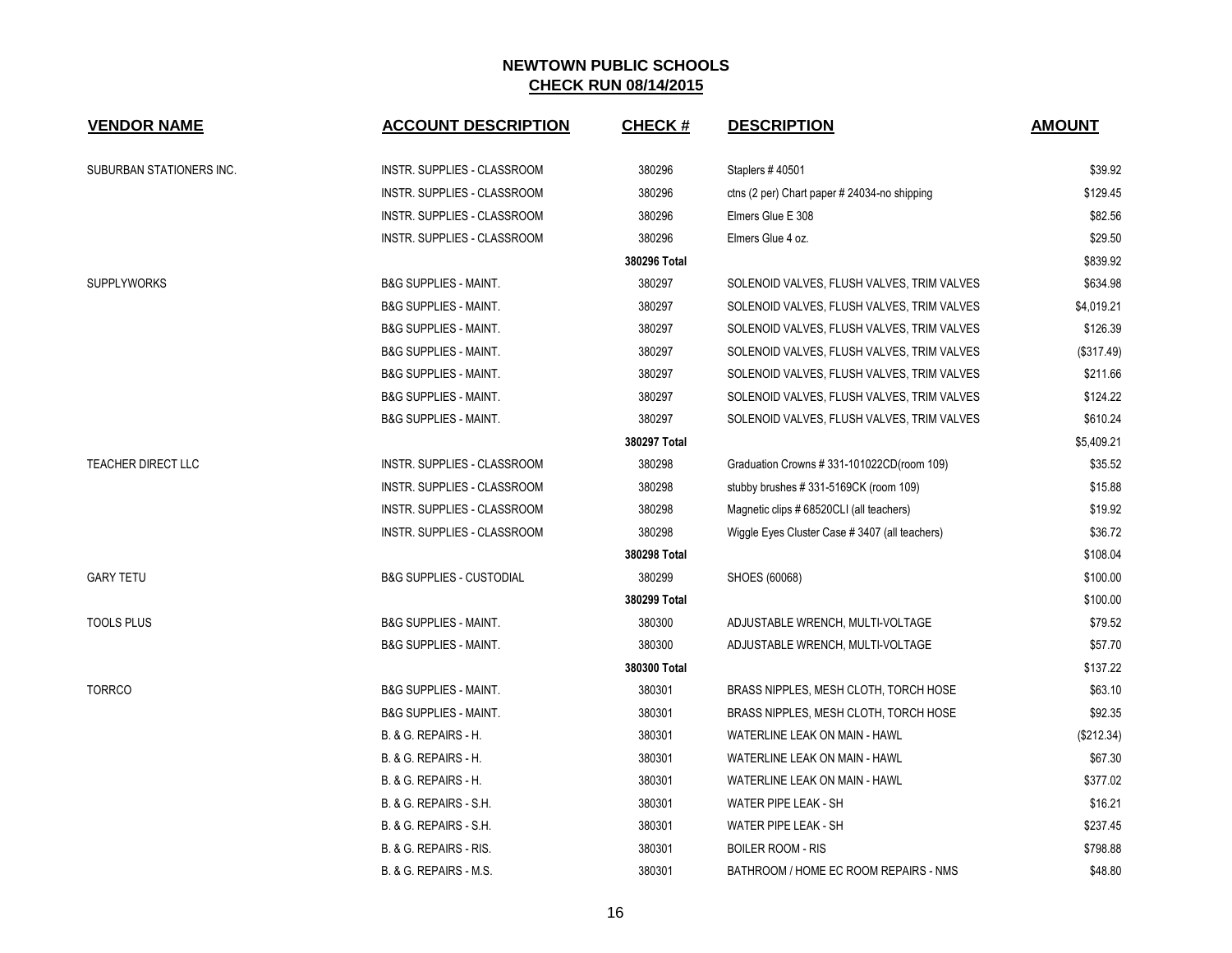| <b>VENDOR NAME</b>                       | <b>ACCOUNT DESCRIPTION</b>          | <b>CHECK#</b> | <b>DESCRIPTION</b>                           | <b>AMOUNT</b> |
|------------------------------------------|-------------------------------------|---------------|----------------------------------------------|---------------|
| <b>TORRCO</b>                            | B. & G. REPAIRS - M.S.              | 380301        | BATHROOM / HOME EC ROOM REPAIRS - NMS        | \$71.00       |
|                                          | B. & G. REPAIRS - M.S.              | 380301        | BATHROOM / HOME EC ROOM REPAIRS - NMS        | \$3,598.23    |
|                                          | B. & G. REPAIRS - H.S.              | 380301        | SHOWER REPAIRS - NHS                         | \$530.74      |
|                                          | B. & G. REPAIRS - H.S.              | 380301        | SHOWER REPAIRS - NHS                         | \$96.60       |
|                                          | B. & G. REPAIRS - H.S.              | 380301        | SHOWER REPAIRS - NHS                         | \$17.66       |
|                                          |                                     | 380301 Total  |                                              | \$5,803.00    |
| ANNE UBERTI                              | OFF. SUPPLIES - ADMIN.              | 380302        | LUNCH K-6 PRINCIPALS MEETING                 | \$38.25       |
|                                          |                                     | 380302 Total  |                                              | \$38.25       |
| ULTRA GOLDEN SOFTWARE LLC                | PROF. SERV. - BUS. SERV             | 380303        | ROLLOVER BUDGET FILE FOR CREATION OF 2015/16 | \$450.00      |
|                                          |                                     | 380303 Total  |                                              | \$450.00      |
| URGENT CARE MEDICAL ASSOCIATES           | MEDICAL INS. PREMIUMS               | 380304        | POST OFFER JULY 2015                         | \$1,117.60    |
|                                          |                                     | 380304 Total  |                                              | \$1,117.60    |
| <b>FRANK VACCARELLI</b>                  | <b>B&amp;G SUPPLIES - CUSTODIAL</b> | 380305        | SHOES (60068)                                | \$100.00      |
|                                          |                                     | 380305 Total  |                                              | \$100.00      |
| <b>VERIZON WIRELESS</b>                  | <b>TELEPHONE &amp; CABLE</b>        | 380306        | TELEPHONE SERV 2015/16                       | \$2,210.30    |
|                                          |                                     | 380306 Total  |                                              | \$2,210.30    |
| WELLSPRING FOUNDATION INC.               | TUITION - OUT-OF-DISTRICT           | 380307        | <b>TUITION - OUT-OF-DISTRICT</b>             | \$4,125.00    |
|                                          |                                     | 380307 Total  |                                              | \$4,125.00    |
| WISE LEARNING SPECIALIZED LEARNING CTR   | <b>TUTORS - HOMEBOUND</b>           | 380308        | <b>TUTORS - HOMEBOUND</b>                    | \$5,200.00    |
|                                          |                                     | 380308 Total  |                                              | \$5,200.00    |
| ZANER-BLOSER                             | <b>TEXTBOOKS - CLASSROOM</b>        | 380309        | Handwriting books Gr K                       | \$746.85      |
|                                          | TEXTBOOKS - CLASSROOM               | 380309        | Handwriting books-gr 3                       | \$746.85      |
|                                          | TEXTBOOKS - CLASSROOM               | 380309        | shipping                                     | \$134.43      |
|                                          |                                     | 380309 Total  |                                              | \$1,628.13    |
| <b>CCSN</b>                              | TUITION - OUT-OF-DISTRICT           | 380310        | TUITION - OUT-OF-DISTRICT                    | \$8,500.00    |
|                                          |                                     | 380310 Total  |                                              | \$8,500.00    |
| CONNECTICUT ASSOCIATION OF PUBLIC SCHOOL | MEMBERSHIPS - SUPER.                | 380311        | DISTRICT TEAM 3-7 REGISTRANTS 12/17/2015     | \$600.00      |
|                                          |                                     | 380311 Total  |                                              | \$600.00      |
| <b>LEGO EDUCATION NORTH AMERICA</b>      | INSTR. SUPPLIES - COMPUTER ED.      | 380312        | Power funcions M-Motor #8883                 | \$89.88       |
|                                          | INSTR. SUPPLIES - COMPUTER ED.      | 380312        | Shipping                                     | \$6.29        |
|                                          |                                     | 380312 Total  |                                              | \$96.17       |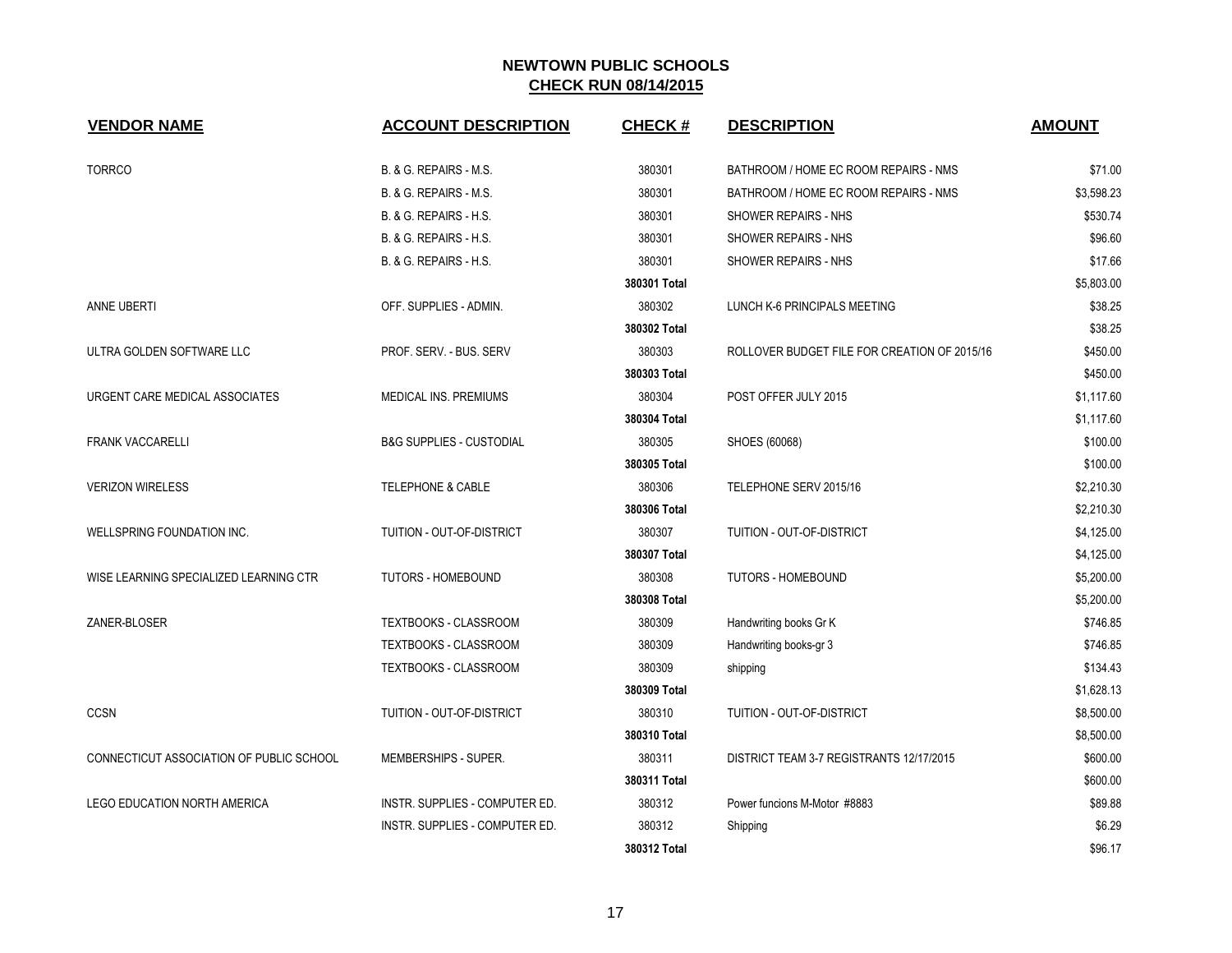| <b>VENDOR NAME</b>           | <b>ACCOUNT DESCRIPTION</b>      | <b>CHECK#</b> | <b>DESCRIPTION</b>                      | <b>AMOUNT</b> |
|------------------------------|---------------------------------|---------------|-----------------------------------------|---------------|
| NEWTOWN ROTARY CLUB, INC.    | MEMBERSHIPS - SUPER.            | 380313        | 1ST QUARTER DUES JUL - SEPT 2014        | \$283.00      |
|                              | MEMBERSHIPS - B.O.E.            | 380313        | STUDENTS OF THE MONTH APRIL - JUNE 2014 | \$300.00      |
|                              |                                 | 380313 Total  |                                         | \$583.00      |
| READYNURSE STAFFING SERVICES | EXTRA WORK - NURSES M.S.        | 380314        | RN SERV 04/22/2015                      | \$6,100.00    |
|                              |                                 | 380314 Total  |                                         | \$6,100.00    |
| TAX COLLECTOR NEWTOWN        | WATER - RIS.                    | 380315        | WATER RIS 464.00 UNITS 2014-07-0000009  | \$3,767.20    |
|                              | SEWER OPERATION & MAINT.        | 380315        | 4TH QTR. SEWER CHARGES - RIS            | \$990.79      |
|                              |                                 | 380315 Total  |                                         | \$4,757.99    |
| ALARMS BY PRECISION LLC      | B. & G. IMPROVE - RIS.          | 380316        | PANIC BUTTON INSTALL - RIS PER QUOTE    | \$5,400.00    |
|                              |                                 | 380316 Total  |                                         | \$5,400.00    |
| ALARMS BY PRECISION LLC      | B. & G. IMPROVE - H.S.          | 380317        | PANIC BUTTON INSTALL - NHS PER QUOTE    | \$5,400.00    |
|                              |                                 | 380317 Total  |                                         | \$5,400.00    |
| AQUARION WATER COMPANY OF CT | WATER - S.H.                    | 380318        | WATER 200346118 653. THOU GAL           | \$2,898.68    |
|                              |                                 | 380318 Total  |                                         | \$2,898.68    |
| <b>AT&amp;T MOBILITY</b>     | <b>TELEPHONE &amp; CABLE</b>    | 380319        | <b>SERVICES 2014/15</b>                 | \$118.32      |
|                              |                                 | 380319 Total  |                                         | \$118.32      |
| CAPSTONE PRESS INC.          | TEXTBOOKS - CURR. DEVELOP.      | 380320        | See attached SHIPPING INCLUDED          | \$500.76      |
|                              |                                 | 380320 Total  |                                         | \$500.76      |
| <b>PRIVATE</b>               | TUITION - OUT-OF-DISTRICT       | 380321        | TUITION - OUT-OF-DISTRICT               | \$27,500.00   |
|                              |                                 | 380321 Total  |                                         | \$27,500.00   |
| PBS DISTRIBUTION LLC         | SUPPLIES - LIBRARY              | 380322        | <b>DVD</b>                              | \$19.99       |
|                              |                                 | 380322 Total  |                                         | \$19.99       |
| PERFECTION LEARNING          | TEXTBOOKS - CURR. DEVELOP.      | 380323        | Misc. Titles for Grade 7 at NMS SEE     | \$1,585.14    |
|                              |                                 | 380323 Total  |                                         | \$1,585.14    |
| PREMIER AGENDAS INC.         | PRINTING - ADMIN.               | 380324        | For student planner order for 2015-2016 | \$2,000.00    |
|                              | PRINTING - CLASSROOM            | 380324        | Classroom portion for planners.         | \$2,860.00    |
|                              | PRINTING - CLASSROOM            | 380324        | shipping charge                         | \$426.00      |
|                              |                                 | 380324 Total  |                                         | \$5,286.00    |
| RALLY! EDUCATION             | OTHER SUPPLIES - STAFF DEVELOP. | 380325        | See attached Shipping included          | \$240.90      |
|                              |                                 | 380325 Total  |                                         | \$240.90      |
| <b>RDPAGENCY</b>             | CONTRACTED SERV. - SP/HEAR.     | 380326        | ARABIC INTERPRETER SERV. 06/08/15       | \$202.50      |
|                              |                                 | 380326 Total  |                                         | \$202.50      |